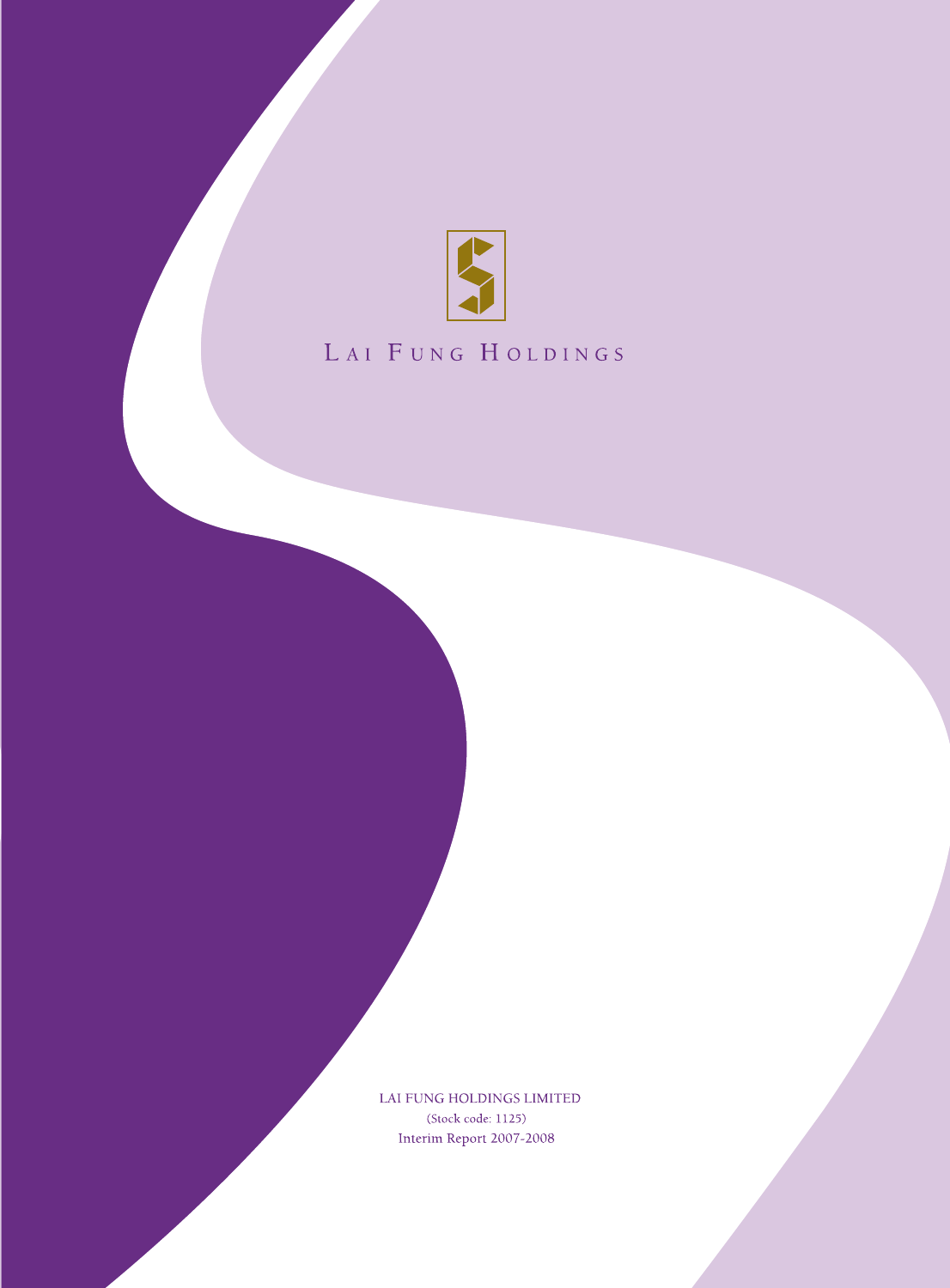## **PLACE OF INCORPORATION**

Cayman Islands

# **BOARD OF DIRECTORS**

Lam Kin Ngok, Peter (Chairman) Lam Kin Ming (Deputy Chairman) Lam Kin Hong, Matthew (Executive Deputy Chairman) Lam Hau Yin, Lester (Chief Executive Officer) U Po Chu Lau Shu Yan, Julius Tam Kin Man, Kraven Cheung Sum, Sam Leung Churk Yin, Jeanny (appointed on 1 September 2007) Cheng Shin How Lim Ming Yan Cheong Kwok Mun (alternate director to Lim Ming Yan) Wong Yee Sui, Andrew \*\* Lam Bing Kwan \*\* Ku Moon Lun \*\*

\*\*independent non-executive directors

# **COMPANY SECRETARY**

Yeung Kam Hoi

#### **QUALIFIED ACCOUNTANT**

Hui Hon Pong

# **Lai Fung Holdings Limited**

11/F Lai Sun Commercial Centre 680 Cheung Sha Wan Road Kowloon, Hong Kong **Tel** (852) 2741 0391 **Fax** (852) 2741 9763 **Website** http://www.laisun.com/laifung **E-mail** info@laifung.com

Stock code on Hong Kong Stock Exchange: 1125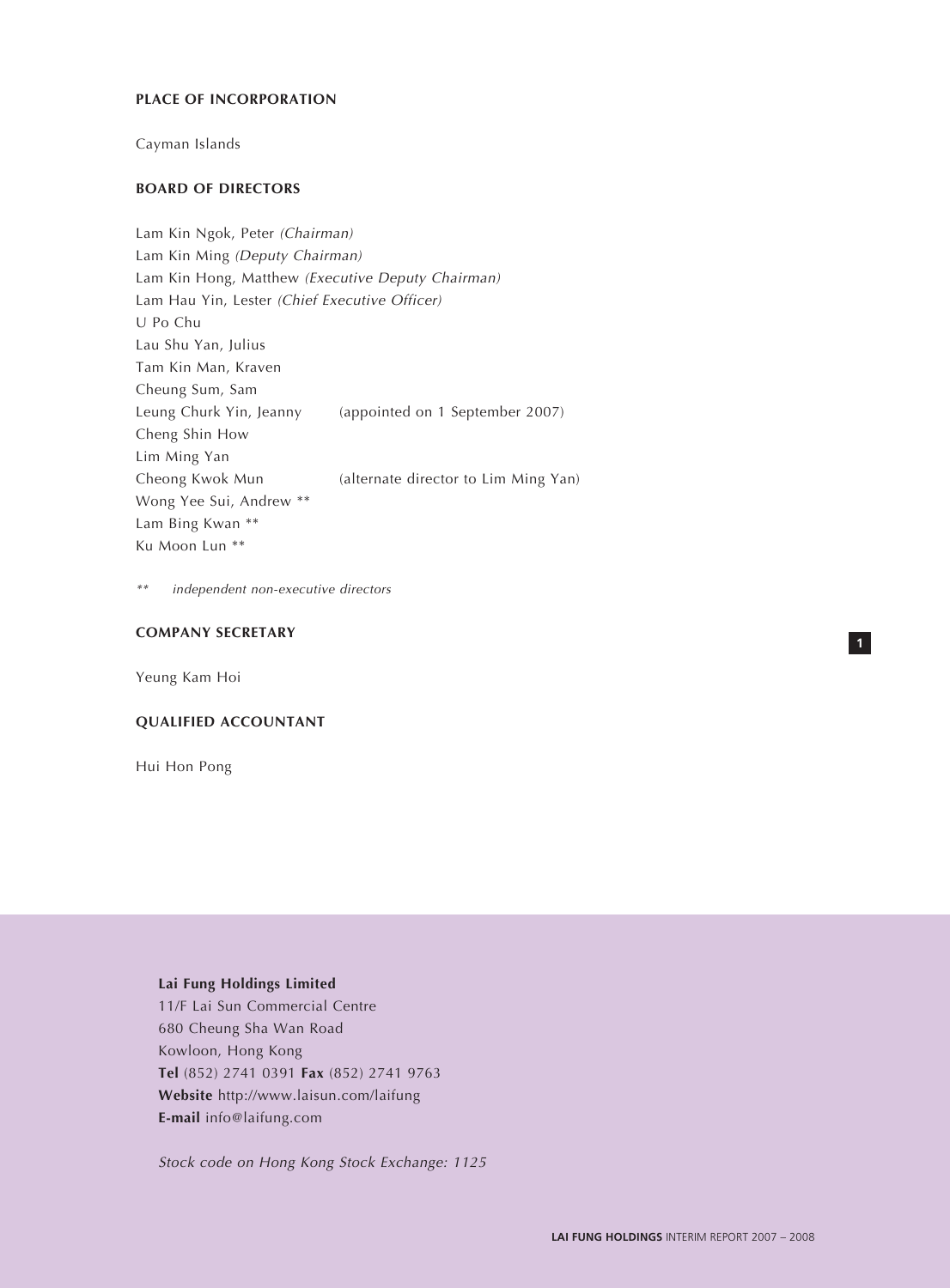# **RESULTS**

The Board of Directors of Lai Fung Holdings Limited (the "Company") presents herein the unaudited consolidated results of the Company and its subsidiaries (the "Group") for the six months ended 31 January 2008 as follows.

# **Condensed Consolidated Income Statement**

For the six months ended 31 January 2008

|                | For the six months ended |                                                                                                       |  |
|----------------|--------------------------|-------------------------------------------------------------------------------------------------------|--|
|                |                          | 31 January                                                                                            |  |
|                | 2008                     | 2007                                                                                                  |  |
|                |                          | (Unaudited)                                                                                           |  |
|                |                          | (Restated)                                                                                            |  |
| <b>Notes</b>   | <b>HK\$'000</b>          | HK\$'000                                                                                              |  |
|                |                          |                                                                                                       |  |
|                |                          | 504,666                                                                                               |  |
|                |                          | (270, 917)                                                                                            |  |
|                | 100,690                  | 233,749                                                                                               |  |
|                | 64,662                   | 40,637                                                                                                |  |
|                | (5, 570)                 | (7, 424)                                                                                              |  |
|                | (66, 110)                | (60, 987)                                                                                             |  |
|                |                          | 3,769                                                                                                 |  |
|                | 229,773                  | 147,641                                                                                               |  |
| 4              | 272,066                  | 357,385                                                                                               |  |
|                |                          | (37, 190)                                                                                             |  |
|                |                          | 3,793                                                                                                 |  |
|                |                          |                                                                                                       |  |
|                | 14,132                   | 11,417                                                                                                |  |
|                |                          | 335,405                                                                                               |  |
| 6              | (82, 527)                | (118, 195)                                                                                            |  |
|                | 110,287                  | 217,210                                                                                               |  |
|                |                          |                                                                                                       |  |
|                |                          | 203,544                                                                                               |  |
|                |                          | 13,666                                                                                                |  |
|                |                          |                                                                                                       |  |
|                | 110,287                  | 217,210                                                                                               |  |
| $\overline{z}$ |                          |                                                                                                       |  |
|                | 1.06 cents               | $2.53$ cents                                                                                          |  |
|                | N/A                      | N/A                                                                                                   |  |
|                | $\mathfrak{Z}$<br>5      | (Unaudited)<br>128,685<br>(27, 995)<br>(51, 379)<br>(94, 991)<br>1,607<br>192,814<br>85,276<br>25,011 |  |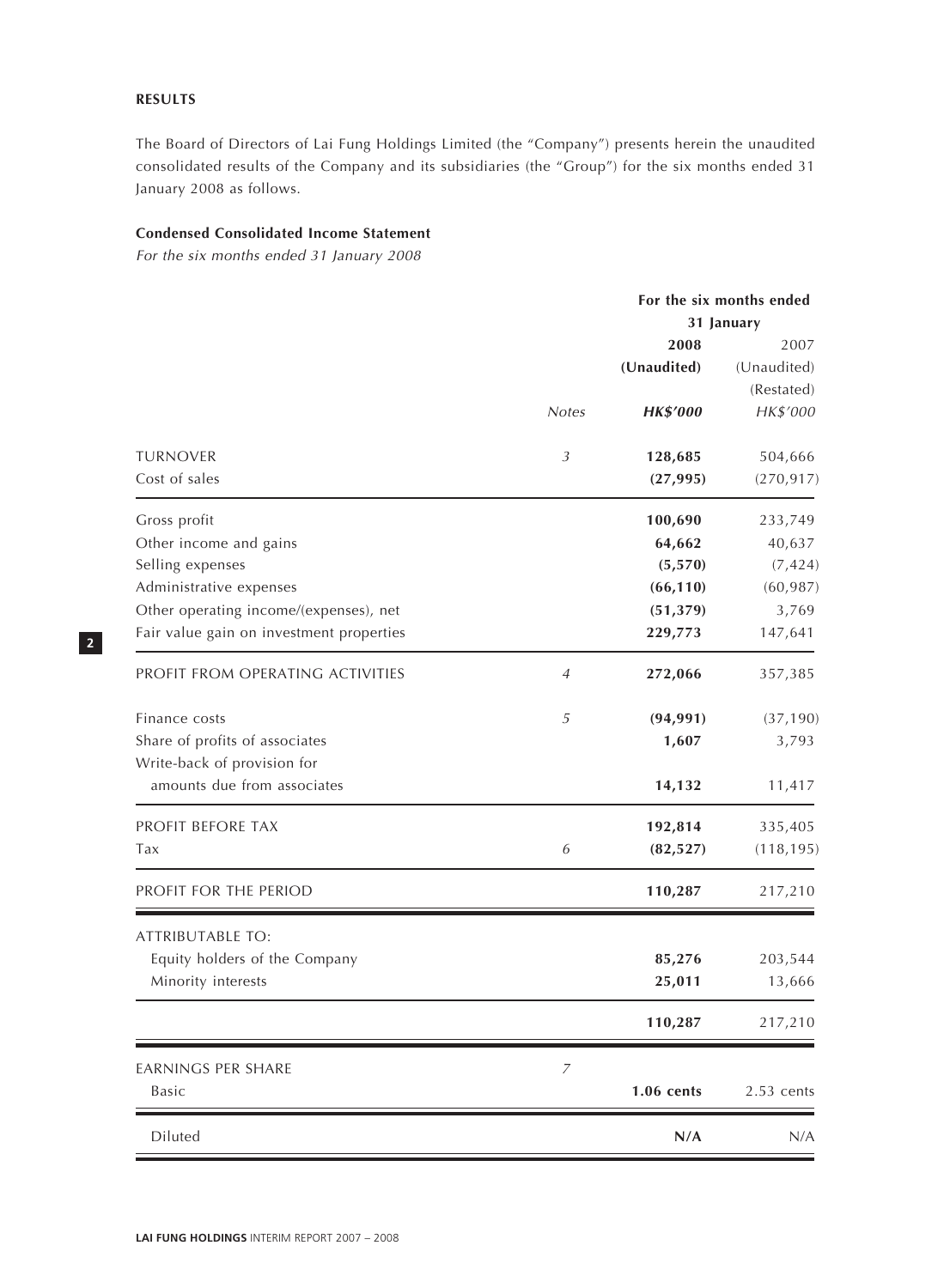# **Condensed Consolidated Balance Sheet**

As at 31 January 2008

|                                                                                                                                                                                                                                                                | <b>Notes</b> | 31 January<br>2008<br>(Unaudited)<br><b>HK\$'000</b>                        | 31 July<br>2007<br>(Audited)<br>HK\$'000                                              |
|----------------------------------------------------------------------------------------------------------------------------------------------------------------------------------------------------------------------------------------------------------------|--------------|-----------------------------------------------------------------------------|---------------------------------------------------------------------------------------|
| non-current assets<br>Property, plant and equipment<br>Properties under development<br>Investment properties<br>Prepaid land lease payments<br>Goodwill<br>Interests in associates<br>Long term deposits<br>Pledged time deposits                              | 8            | 672,294<br>3,011,364<br>4,725,900<br>5,726<br>4,561<br>281,658<br>11,934    | 669,668<br>2,107,681<br>3,673,600<br>5,531<br>4,561<br>1,057,982<br>25,904<br>118,914 |
| Total non-current assets                                                                                                                                                                                                                                       |              | 8,713,437                                                                   | 7,663,841                                                                             |
| CURRENT ASSETS<br>Properties under development<br>Completed properties for sale<br>Debtors, deposits and prepayments<br>Pledged and restricted time deposits and bank balances<br>Cash and cash equivalents                                                    | 8            | 485,831<br>6,687<br>115,262<br>321,792<br>1,601,577                         | 390,209<br>10,591<br>106,415<br>321,160<br>1,931,371                                  |
| Total current assets                                                                                                                                                                                                                                           |              | 2,531,149                                                                   | 2,759,746                                                                             |
| <b>CURRENT LIABILITIES</b><br>Creditors and accruals<br>Deposits received and deferred income<br>Rental deposits received<br>Interest-bearing bank loans, secured<br>Tax payable                                                                               | 9            | 404,929<br>18,352<br>24,015<br>117,703<br>234,562                           | 455,480<br>17,729<br>20,700<br>894,265<br>231,425                                     |
| Total current liabilities                                                                                                                                                                                                                                      |              | 799,561                                                                     | 1,619,599                                                                             |
| net current assets                                                                                                                                                                                                                                             |              | 1,731,588                                                                   | 1,140,147                                                                             |
| total assets less current liabilities                                                                                                                                                                                                                          |              | 10,445,025                                                                  | 8,803,988                                                                             |
| non-current liabilities<br>Long term rental deposits received<br>Interest-bearing bank loans, secured<br>Promissory note<br>Advances from a substantial shareholder<br>Fixed rate senior notes<br>Derivative financial instruments<br>Deferred tax liabilities |              | 20,133<br>1,072,186<br>167,000<br>50,710<br>1,515,633<br>253,128<br>784,149 | 17,101<br>123,343<br>167,000<br>48,273<br>1,513,431<br>72,859<br>593,692              |
| Total non-current liabilities                                                                                                                                                                                                                                  |              | 3,862,939                                                                   | 2,535,699                                                                             |
|                                                                                                                                                                                                                                                                |              | 6,582,086                                                                   | 6,268,289                                                                             |
| EQUITY<br>Equity attributable to equity holders of the Company:<br>Issued capital<br>Share premium account<br>Share option reserve<br>Hedge reserve<br>Exchange fluctuation reserve<br>Capital reserve<br>Retained earnings<br>Proposed dividends              |              | 804,796<br>3,876,668<br>2,783<br>(139, 451)<br>733,371<br>(457)<br>937,174  | 804,796<br>3,876,668<br>1,842<br>(41,780)<br>431,398<br>(457)<br>851,324<br>32,192    |
|                                                                                                                                                                                                                                                                |              | 6,214,884                                                                   | 5,955,983                                                                             |
| Minority interests                                                                                                                                                                                                                                             |              | 367,202                                                                     | 312,306                                                                               |
|                                                                                                                                                                                                                                                                |              | 6,582,086                                                                   | 6,268,289                                                                             |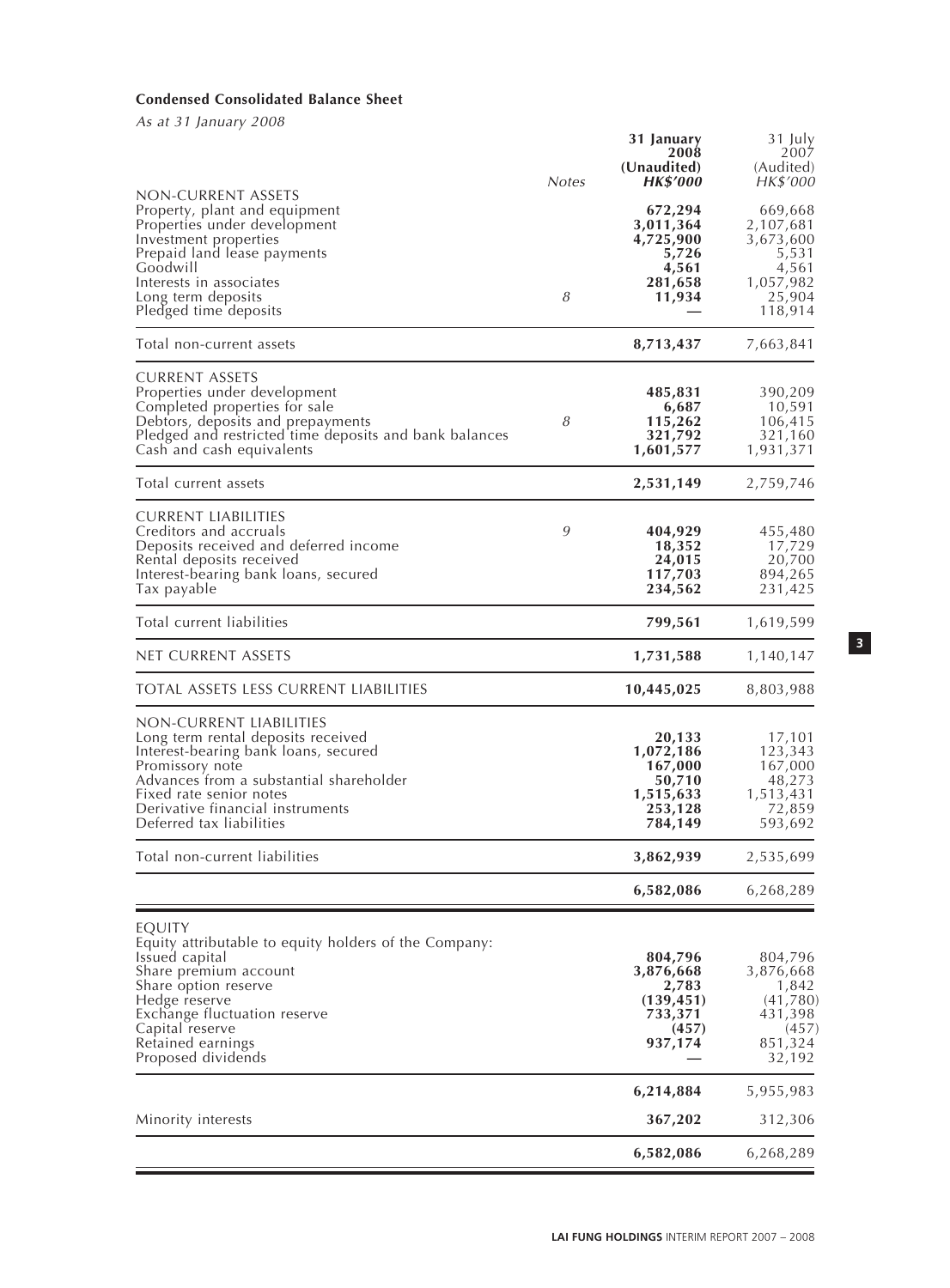# **Condensed Consolidated Statement of Changes in Equity**

For the six months ended 31 January 2008

|                                                                                                                                  |              | Attributable to equity holders of the Company       |                                                        |                                                       |                                             |                                                                 |                                                               |                                               |                                                 |                                                  |                                      |                                                      |                                  |
|----------------------------------------------------------------------------------------------------------------------------------|--------------|-----------------------------------------------------|--------------------------------------------------------|-------------------------------------------------------|---------------------------------------------|-----------------------------------------------------------------|---------------------------------------------------------------|-----------------------------------------------|-------------------------------------------------|--------------------------------------------------|--------------------------------------|------------------------------------------------------|----------------------------------|
|                                                                                                                                  | Notes        | <b>Issued</b><br>capital<br>(Unaudited)<br>HK\$'000 | Share<br>premium<br>account<br>(Unaudited)<br>HK\$'000 | Share<br>option<br>reserve<br>(Unaudited)<br>HK\$'000 | Hedge<br>reserve<br>(Unaudited)<br>HK\$'000 | Investment<br>revaluation<br>reserve<br>(Unaudited)<br>HK\$'000 | Exchange<br>fluctuation<br>reserve<br>(Unaudited)<br>HK\$'000 | Capital<br>reserve<br>(Unaudited)<br>HK\$'000 | Retained<br>earnings<br>(Unaudited)<br>HK\$'000 | Proposed<br>dividends<br>(Unaudited)<br>HK\$'000 | Sub-total<br>(Unaudited)<br>HK\$'000 | Minority<br>interests<br>(Unaudited)<br>HK\$'000     | Total<br>(Unaudited)<br>HK\$'000 |
| At 1 August 2007                                                                                                                 |              | 804,796                                             | 3,876,668                                              | 1,842                                                 | (41,780)                                    |                                                                 | 431,398                                                       | (457)                                         | 851,324                                         | 32,192                                           | 5,955,983                            | 312,306                                              | 6,268,289                        |
| Net losses on cash flow hedges<br>Exchange realignment:<br>Subsidiaries                                                          |              |                                                     |                                                        |                                                       | (97, 671)                                   |                                                                 | 275,265                                                       |                                               |                                                 |                                                  | (97, 671)<br>275,265                 | 16,253                                               | (97, 671)<br>291,518             |
| Associates                                                                                                                       |              |                                                     |                                                        |                                                       |                                             |                                                                 | 29,035                                                        |                                               |                                                 |                                                  | 29,035                               | L,                                                   | 29,035                           |
| Total income and expense<br>recognised directly in equity<br>Profit for the period                                               |              |                                                     |                                                        |                                                       | (97, 671)<br>L,                             |                                                                 | 304,300<br>$\overline{\phantom{0}}$                           |                                               | 85,276                                          |                                                  | 206,629<br>85,276                    | 16,253<br>25,011                                     | 222,882<br>110,287               |
| Total income and expense<br>for the period                                                                                       |              |                                                     |                                                        |                                                       | (97, 671)                                   |                                                                 | 304,300                                                       |                                               | 85,276                                          |                                                  | 291,905                              | 41,264                                               | 333,169                          |
| Release of reserve upon<br>disposal of interest<br>in a subsidiary<br>Acquisition of subsidiaries<br>Equity-settled share option | 11<br>$10\,$ |                                                     |                                                        |                                                       |                                             |                                                                 | (2, 327)                                                      |                                               |                                                 |                                                  | (2, 327)<br>$\overline{\phantom{0}}$ | $\overline{\phantom{0}}$<br>13,632                   | (2, 327)<br>13,632               |
| arrangements<br>Release of reserve upon                                                                                          |              |                                                     |                                                        | 1,515                                                 |                                             |                                                                 |                                                               |                                               |                                                 |                                                  | 1,515                                |                                                      | 1,515                            |
| lapse of share options<br>Final 2007 dividend paid                                                                               |              |                                                     |                                                        | (574)<br>$\overline{\phantom{0}}$                     |                                             |                                                                 |                                                               |                                               | 574<br>$\overline{\phantom{0}}$                 | (32, 192)                                        | (32, 192)                            |                                                      | (32, 192)                        |
| At 31 January 2008                                                                                                               |              | 804,796                                             | 3,876,668                                              | 2,783                                                 | (139, 451)                                  | $\qquad \qquad -$                                               | 733,371                                                       | (457)                                         | 937,174                                         | -                                                | 6,214,884                            | 367,202                                              | 6,582,086                        |
| At 1 August 2006                                                                                                                 |              | 804,796                                             | 3,876,668                                              |                                                       |                                             | (1, 456)                                                        | 145,071                                                       | (457)                                         | 413,165                                         | 8,048                                            | 5,245,835                            | 258,473                                              | 5,504,308                        |
| Change in fair value of<br>available-for-sale<br>investments<br>Exchange realignment:<br>Subsidiaries                            |              |                                                     |                                                        |                                                       |                                             | 988                                                             | 128,965                                                       |                                               |                                                 |                                                  | 988<br>128,965                       | 8,305                                                | 988                              |
| Associates                                                                                                                       |              |                                                     |                                                        |                                                       |                                             |                                                                 | 10,307                                                        |                                               |                                                 |                                                  | 10,307                               | L.                                                   | 137,270<br>10,307                |
| Total income and expense<br>recognised directly in equity<br>Profit for the period                                               |              |                                                     |                                                        |                                                       |                                             | 988<br>$\overline{\phantom{a}}$                                 | 139,272                                                       |                                               | 203,544                                         |                                                  | 140,260<br>203,544                   | 8,305<br>13,666                                      | 148,565<br>217,210               |
| Total income and expense<br>for the period                                                                                       |              |                                                     |                                                        |                                                       |                                             | 988                                                             | 139,272                                                       |                                               | 203,544                                         |                                                  | 343,804                              | 21,971                                               | 365,775                          |
| Acquisition of subsidiaries<br>Equity-settled share option                                                                       |              |                                                     |                                                        |                                                       |                                             |                                                                 |                                                               |                                               |                                                 |                                                  |                                      | 57,257                                               | 57,257                           |
| arrangements<br>Final 2006 dividend paid                                                                                         |              |                                                     |                                                        | 755<br>$\overline{\phantom{0}}$                       |                                             |                                                                 |                                                               |                                               | $\overline{\phantom{a}}$                        | $\overline{\phantom{0}}$<br>(8,048)              | 755<br>(8,048)                       | $\overline{\phantom{a}}$<br>$\overline{\phantom{0}}$ | 755<br>(8,048)                   |
| At 31 January 2007                                                                                                               |              | 804,796                                             | 3,876,668                                              | 755                                                   | -                                           | (468)                                                           | 284,343                                                       | (457)                                         | 616,709                                         |                                                  | 5,582,346                            | 337,701                                              | 5,920,047                        |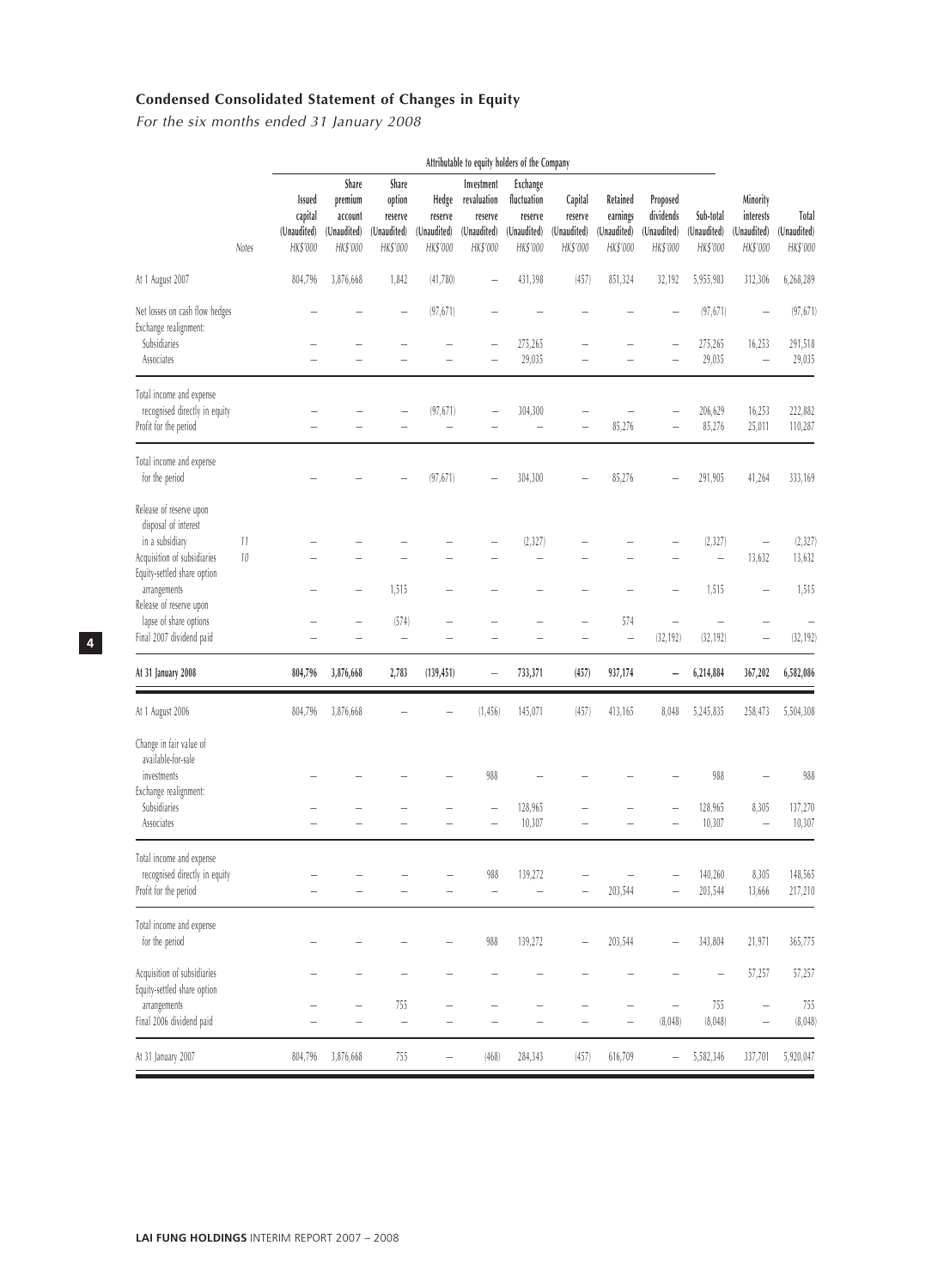# **Condensed Consolidated Cash Flow Statement**

For the six months ended 31 January 2008

|                                                     | For the six months ended |             |  |
|-----------------------------------------------------|--------------------------|-------------|--|
|                                                     |                          | 31 January  |  |
|                                                     | 2008                     | 2007        |  |
|                                                     | (Unaudited)              | (Unaudited) |  |
|                                                     | <b>HK\$'000</b>          | HK\$'000    |  |
| NET CASH INFLOW/(OUTFLOW) FROM OPERATING ACTIVITIES | (20, 411)                | 144,303     |  |
| NET CASH OUTFLOW FROM INVESTING ACTIVITIES          | (367, 682)               | (688, 122)  |  |
| NET CASH INFLOW FROM FINANCING ACTIVITIES           | 13,438                   | 2,480       |  |
| NET DECREASE IN CASH AND CASH EQUIVALENTS           | (374, 655)               | (541, 339)  |  |
| Cash and cash equivalents at beginning of period    | 1,931,371                | 899,125     |  |
| Effect of foreign exchange rate changes, net        | 44,861                   | 1,352       |  |
| CASH AND CASH EQUIVALENTS AT END OF PERIOD          | 1,601,577                | 359,138     |  |
| ANALYSIS OF BALANCES OF CASH AND CASH EQUIVALENTS   |                          |             |  |
| Non-pledged cash and bank balances                  | 489,296                  | 176,997     |  |
| Non-pledged time deposits with original maturity of |                          |             |  |
| less than three months when acquired                | 1,112,281                | 182,141     |  |
|                                                     | 1,601,577                | 359,138     |  |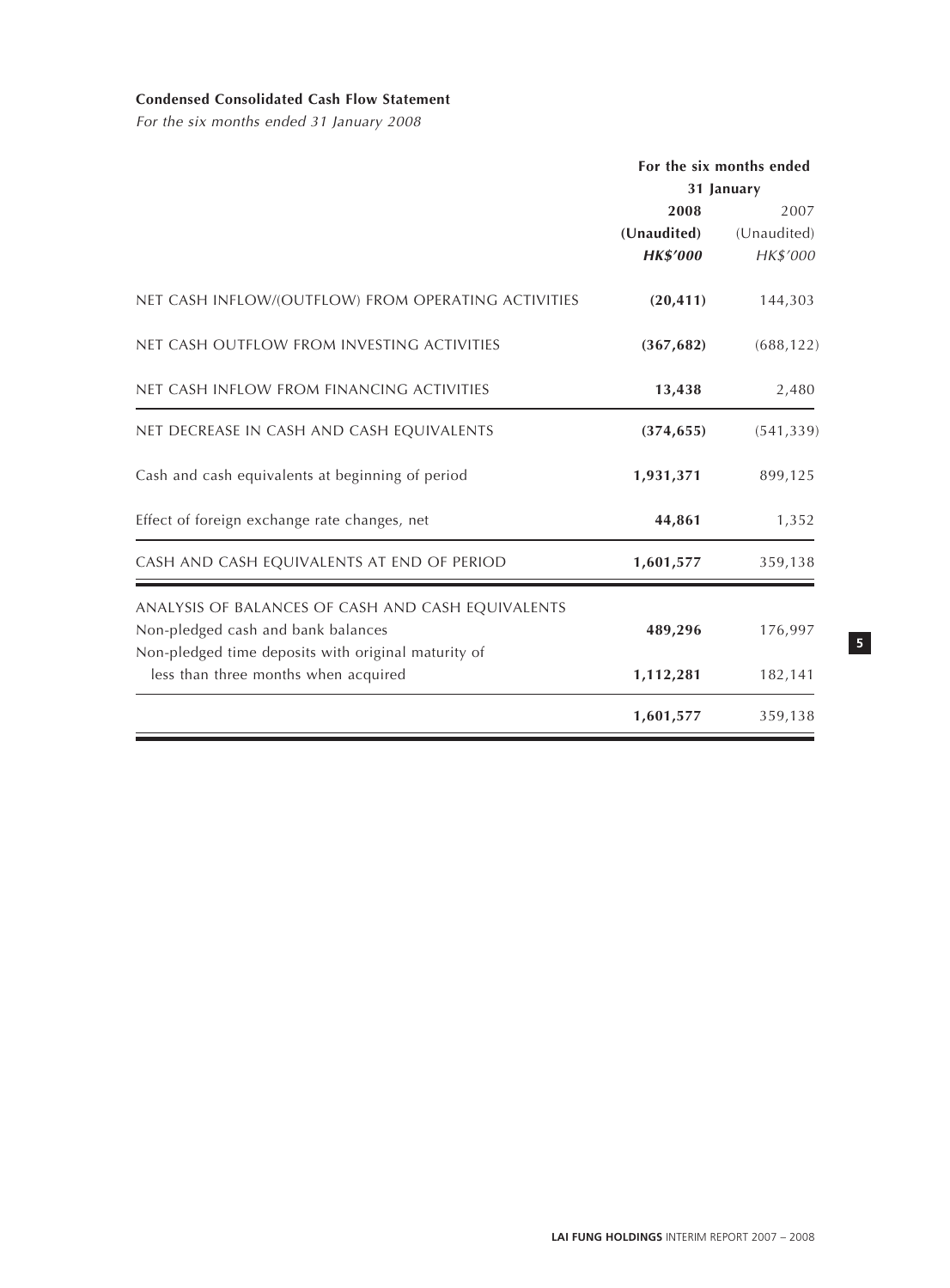#### **Notes to Condensed Consolidated Financial Statements**

As at 31 January 2008

**6**

#### **1. BASIS OF PREPARATION**

The unaudited condensed consolidated interim financial statements of Lai Fung Holdings Limited (the "Company") and its subsidiaries (collectively, the "Group") for the six months ended 31 January 2008 have been prepared under the historical cost convention except for investment properties and derivative financial instruments which have been measured at fair value, and have been prepared in accordance with the applicable disclosure requirements of Appendix 16 to the Rules Governing the Listing of Securities on the Stock Exchange of Hong Kong Limited (the "Listing Rules") and Hong Kong Accounting Standard ("HKAS") 34 "Interim Financial Reporting" issued by the Hong Kong Institute of Certified Public Accountants.

The condensed consolidated interim financial statements have not been audited by the Company's auditors but have been reviewed by the Company's audit committee.

#### **2. SIGNIFICANT ACCOUNTING POLICIES**

The significant accounting policies and basis of presentation used in the preparation of these interim financial statements are the same as those used in the Group's audited consolidated financial statements for the year ended 31 July 2007, except in relation to the following new and revised Hong Kong Financial Reporting Standards ("HKFRSs", which also include HKASs and Interpretations) which are applicable to the Group and are adopted for the first time for the current period's interim financial statements:

| HKAS 1 Amendment | Capital Disclosures                               |
|------------------|---------------------------------------------------|
| HKFRS 7          | Financial Instruments: Disclosures                |
| HK(IFRIC)-Int 10 | Interim Financial Reporting and Impairment        |
| HK(IFRIC)-Int 11 | $HKFRS 2$ – Group and Treasury Share Transactions |

The adoption of these new and revised HKFRSs has had no material impact on the accounting polices of the Group and the methods of computation in the Group's unaudited condensed consolidated interim financial statements.

#### **Impact of issued but not yet effective HKFRSs**

The Group has not applied the following new and revised HKFRSs, that have been issued but are not yet effective, in these interim financial statements:

| HKAS 23 (Revised) | <b>Borrowing Costs</b>    |
|-------------------|---------------------------|
| HKFRS 8           | <b>Operating Segments</b> |

HKAS 23 (Revised) shall be applied for annual periods beginning on or after 1 January 2009. The standard has been revised to require capitalisation of borrowing costs when such costs are directly attributable to the acquisition, construction or production of a qualifying asset. As the Group's current policy for borrowing costs aligns with the requirements of the revised standard, the revised standard is unlikely to have a significant financial impact on the Group.

HKFRS 8 shall be applied for annual periods beginning on or after 1 January 2009. The standard requires the disclosure of information about the operating segments of the Group, the products and services provided by the segments, the geographical areas in which the Group operates, and revenues from the Group's major customers. This standard will supersede HKAS 14 "Segment Reporting".

The Group is in the process of making an assessment of the impact of these new and revised HKFRSs upon initial application. So far, it has concluded that while the adoption of HKFRS 8 may result in new or amended disclosures, these new and revised HKFRSs are unlikely to have a significant impact on the Group's results of operations and financial position.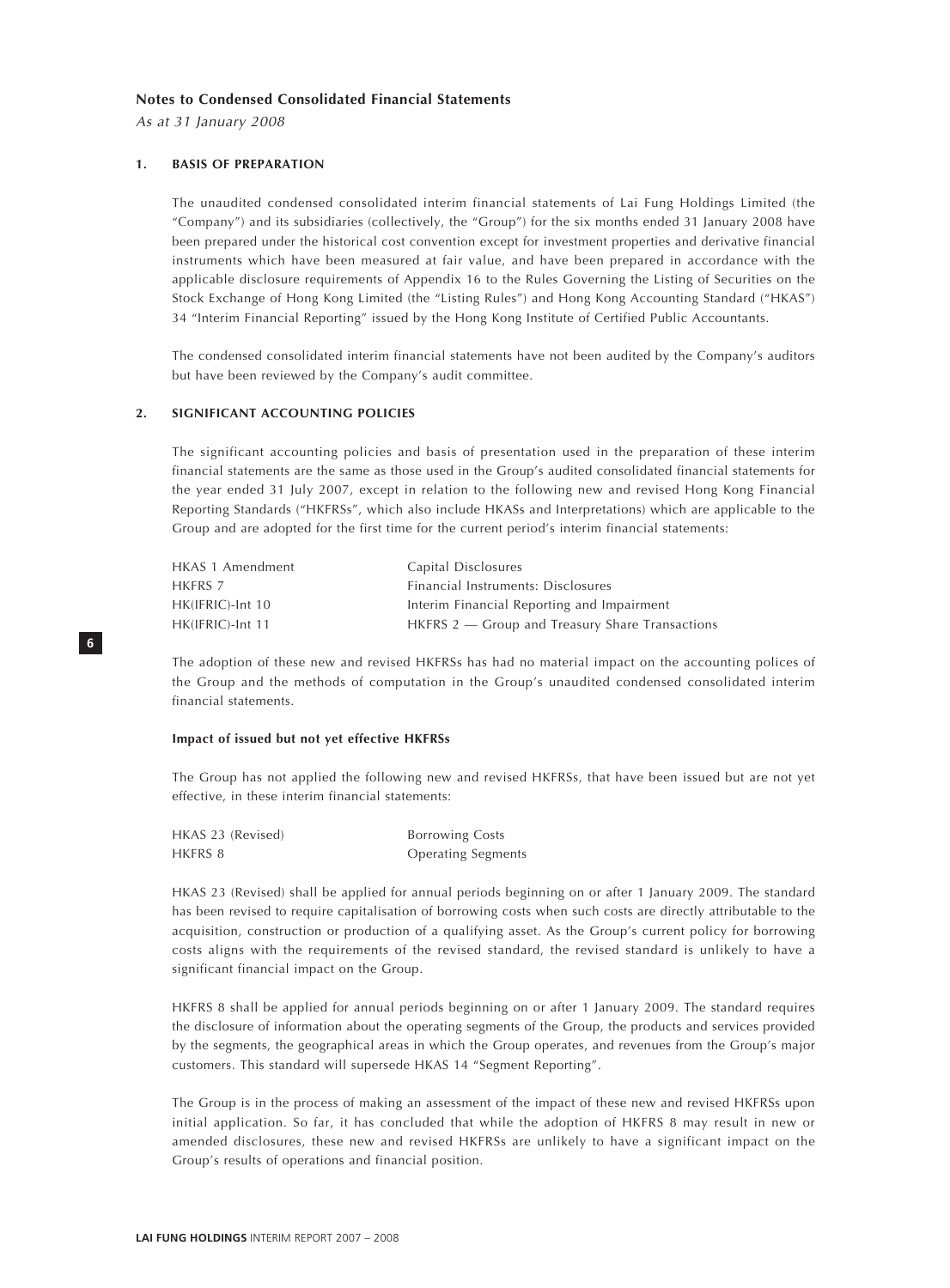# **3. TURNOVER, SEGMENT REVENUE AND RESULTS**

Segment information is presented by way of the Group's primary segment reporting format, by business segment.

No further geographical segment information is presented as over 90% of the Group's revenue is derived from customers based in Mainland China.

The following table presents revenue and profit for the Group's business segments for the six months ended 31 January 2008 and 2007.

#### **Group**

|                                                               |                 | <b>Property development</b> |             | <b>Property investment</b> | Total                    |             |  |
|---------------------------------------------------------------|-----------------|-----------------------------|-------------|----------------------------|--------------------------|-------------|--|
|                                                               |                 | For the six months ended    |             | For the six months ended   | For the six months ended |             |  |
|                                                               |                 | 31 January                  |             | 31 January                 | 31 January               |             |  |
|                                                               | 2008            | 2007                        | 2008        | 2007                       | 2008                     | 2007        |  |
|                                                               | (Unaudited)     | (Unaudited)                 | (Unaudited) | (Unaudited)                | (Unaudited)              | (Unaudited) |  |
|                                                               |                 | (Restated)                  |             | (Restated)                 |                          | (Restated)  |  |
|                                                               | <b>HK\$'000</b> | HK\$'000                    | HK\$'000    | HK\$'000                   | <b>HK\$'000</b>          | HK\$'000    |  |
| Segment revenue:                                              |                 |                             |             |                            |                          |             |  |
| Sales to external customers                                   | 7,308           | 393,041                     | 121,377     | 111,625                    | 128,685                  | 504,666     |  |
| Other revenue                                                 |                 | 942                         | 28,021      | 24,603                     | 28,021                   | 25,545      |  |
| Total                                                         | 7,308           | 393,983                     | 149,398     | 136,228                    | 156,706                  | 530,211     |  |
| Segment results                                               | (6, 727)        | 136,966                     | 325,399     | 225,210                    | 318,672                  | 362,176     |  |
| Unallocated gains                                             |                 |                             |             |                            | 36,641                   | 15,092      |  |
| Unallocated expenses, net                                     |                 |                             |             |                            | (83, 247)                | (19, 883)   |  |
| Profit from operating activities                              |                 |                             |             |                            | 272,066                  | 357,385     |  |
| Finance costs                                                 |                 |                             |             |                            | (94, 991)                | (37, 190)   |  |
| Share of profits of associates<br>Write-back of provision for |                 |                             | 1,607       | 3,793                      | 1,607                    | 3,793       |  |
| amounts due from associates                                   |                 |                             | 14,132      | 11,417                     | 14,132                   | 11,417      |  |
| Profit before tax                                             |                 |                             |             |                            | 192,814                  | 335,405     |  |
| Tax                                                           |                 |                             |             |                            | (82, 527)                | (118, 195)  |  |
| Profit for the period                                         |                 |                             |             |                            | 110,287                  | 217,210     |  |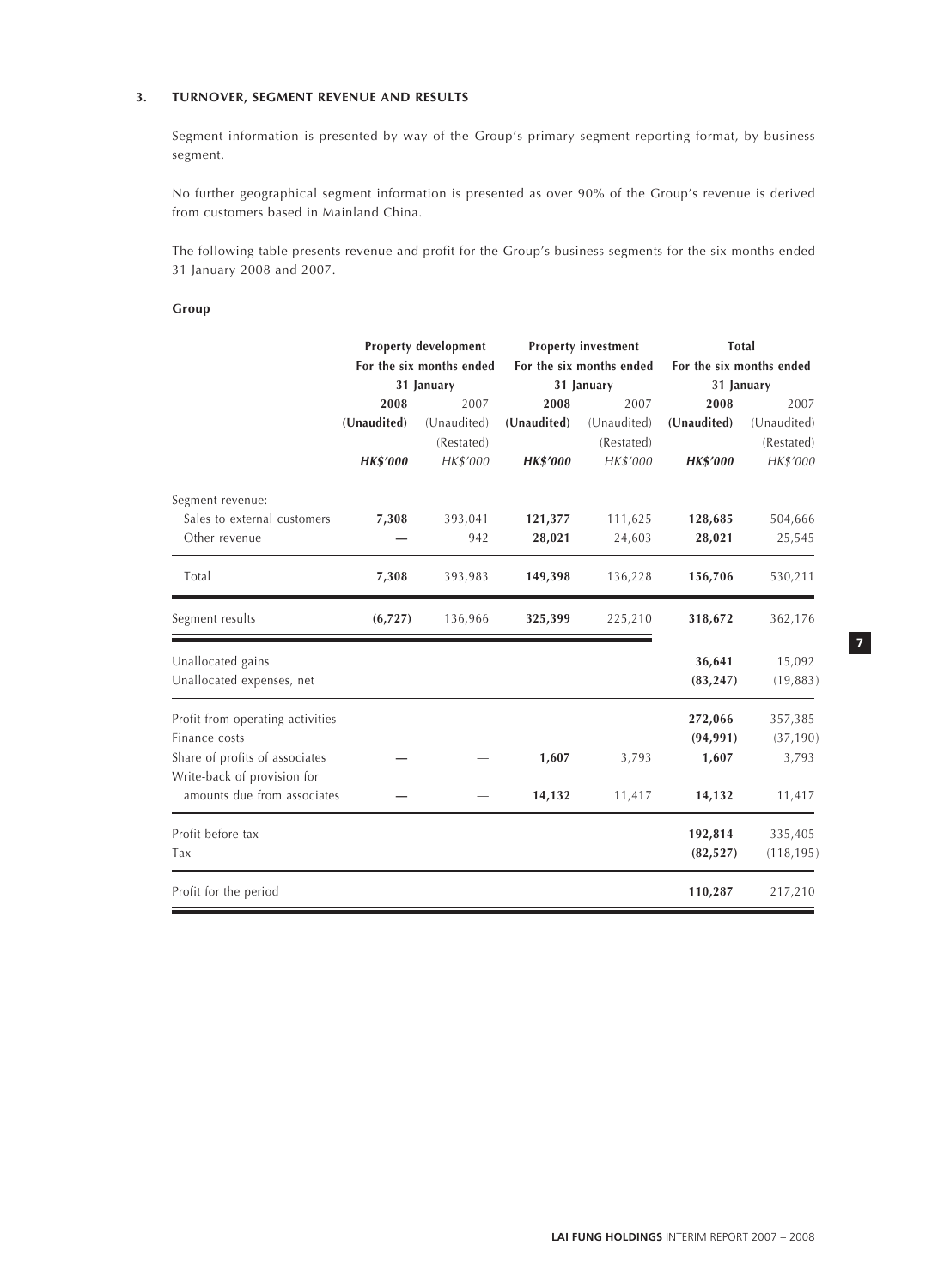# **4. PROFIT FROM OPERATING ACTIVITIES**

The Group's profit from operating activities is arrived at after charging/(crediting):

|                                              |              | Group<br>For the six months ended |             |  |
|----------------------------------------------|--------------|-----------------------------------|-------------|--|
|                                              |              |                                   |             |  |
|                                              |              | 31 January                        |             |  |
|                                              |              | 2008                              | 2007        |  |
|                                              |              | (Unaudited)                       | (Unaudited) |  |
|                                              |              |                                   | (Restated)  |  |
|                                              | <b>Notes</b> | <b>HK\$'000</b>                   | HK\$'000    |  |
| Cost of completed properties sold            |              | 5,832                             | 247,953     |  |
| Depreciation <sup>#</sup>                    |              | 12,024                            | 11,661      |  |
| Recognition of prepaid land lease payments   |              | 82                                | 77          |  |
| Equity-settled share option expense          |              | 1,515                             | 755         |  |
| Negative goodwill recognised as income       | 10           | (29, 671)                         |             |  |
| Loss on disposal of interest in a subsidiary | 11           | 14,268                            |             |  |
| Foreign exchange differences, net **         |              | 59,010                            |             |  |

Depreciation charge of HK\$7,467,000 (six months ended 31 January 2007: HK\$7,336,000) for service apartments is included in "Other operating income/(expenses), net" on the face of the condensed consolidated income statement.

## Foreign exchange differences, net included exchange loss of HK\$82,598,000 (six months ended 31 January 2007: Nil) arising from cash flow hedges and is included in "Other operating income/ (expenses), net" on the face of the condensed consolidated income statement.

#### **5. FINANCE COSTS**

**8**

|                                                            | Group<br>For the six months ended<br>31 January |             |  |
|------------------------------------------------------------|-------------------------------------------------|-------------|--|
|                                                            |                                                 |             |  |
|                                                            |                                                 |             |  |
|                                                            | 2008                                            | 2007        |  |
|                                                            | (Unaudited)                                     | (Unaudited) |  |
|                                                            | <b>HK\$'000</b>                                 | HK\$'000    |  |
| Interest on:                                               |                                                 |             |  |
| Bank loans wholly repayable within five years              | 37,579                                          | 29,684      |  |
| Bank loan repayable beyond five years                      | 555                                             | 670         |  |
| Promissory note                                            | 6,087                                           | 6,635       |  |
| Fixed rate senior notes, net *                             | 54,744                                          |             |  |
| Amortisation of fixed rate senior notes                    | 2,203                                           |             |  |
| Bank charges                                               | 3,985                                           | 1,228       |  |
|                                                            | 105,153                                         | 38,217      |  |
| Less: Interest capitalised in properties under development | (10, 162)                                       | (1,027)     |  |
| Total finance costs                                        | 94,991                                          | 37,190      |  |

\* Net of interest saving of HK\$16,431,000 (six months ended 31 January 2007: Nil) arising from cash flow hedges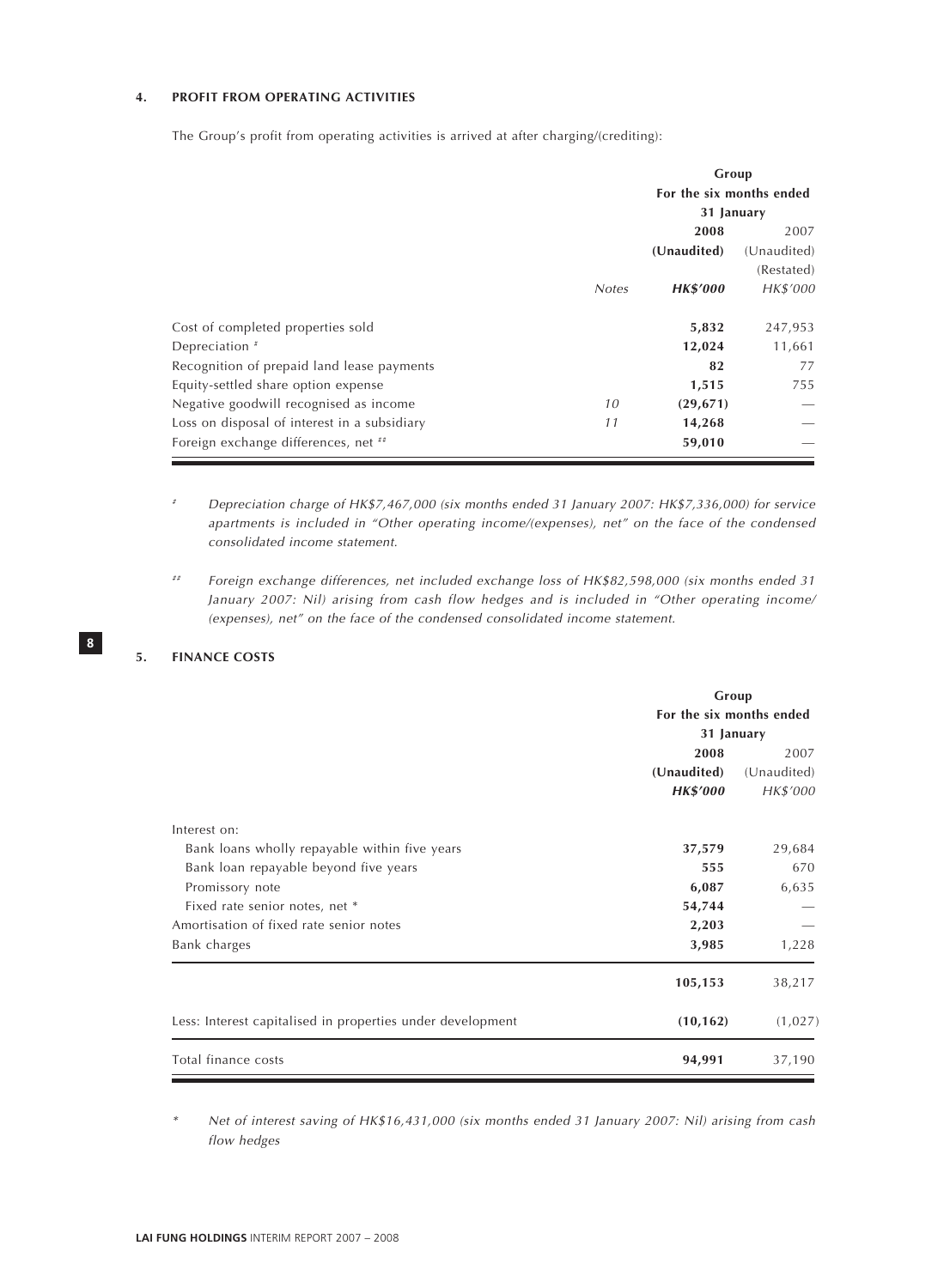#### **6. TAX**

No provision for Hong Kong profits tax has been made as the Group had no estimated assessable profits arising in Hong Kong during the period (six months ended 31 January 2007: Nil). Taxes on profits assessable elsewhere have been calculated at the tax rates prevailing in the jurisdictions in which the Group operates, based on existing legislation, interpretations and practices in respect thereof.

|                                 |                          | Group       |  |  |
|---------------------------------|--------------------------|-------------|--|--|
|                                 | For the six months ended |             |  |  |
|                                 | 31 January               |             |  |  |
|                                 | 2008                     | 2007        |  |  |
|                                 | (Unaudited)              | (Unaudited) |  |  |
|                                 |                          | (Restated)  |  |  |
|                                 | <b>HK\$'000</b>          | HK\$'000    |  |  |
| Current - Mainland China        |                          |             |  |  |
| Corporate income tax            | 15,276                   | 47,361      |  |  |
| Land appreciation tax           | 1,896                    | 30,047      |  |  |
| Deferred                        | 65,355                   | 40,787      |  |  |
| Total tax charge for the period | 82,527                   | 118,195     |  |  |
|                                 |                          |             |  |  |

# **7. EARNINGS PER SHARE ATTRIBUTABLE TO EQUITY HOLDERS OF THE COMPANY**

The calculation of basic earnings per share amounts is based on the profit for the period attributable to equity holders of the Company of HK\$85,276,000 (six months ended 31 January 2007: HK\$203,544,000), and the weighted average number of 8,047,956,478 (six months ended 31 January 2007: 8,047,956,478) ordinary shares in issue during the period.

All the share options of the Company had an anti-dilutive effect on the basic earnings per share amount and have not been included in the diluted earnings per share calculation for the period ended 31 January 2008. The diluted earnings per share amount for the six months ended 31 January 2007 had not been disclosed as there was no diluting event that occurred during that period.

#### **8. DEBTORS, DEPOSITS AND PREPAYMENTS**

The Group maintains various credit policies for different business operations in accordance with business practices and market conditions in which the respective subsidiaries operate. Sales proceeds receivable from the sale of properties are settled in accordance with the terms of the respective contracts. Rent and related charges in respect of the leasing of properties are receivable from tenants, and are normally payable in advance with rental deposits received in accordance with the terms of the tenancy agreements. Service apartments charges are mainly settled by customers on cash basis except for those corporate clients who maintain credit accounts with the Group, the settlement of which is in accordance with the respective agreements. In view of the aforementioned and the fact that the Group's trade receivables relate to a large number of diversified customers, there is no significant concentration of credit risk. Trade receivables of the Group are interest-free.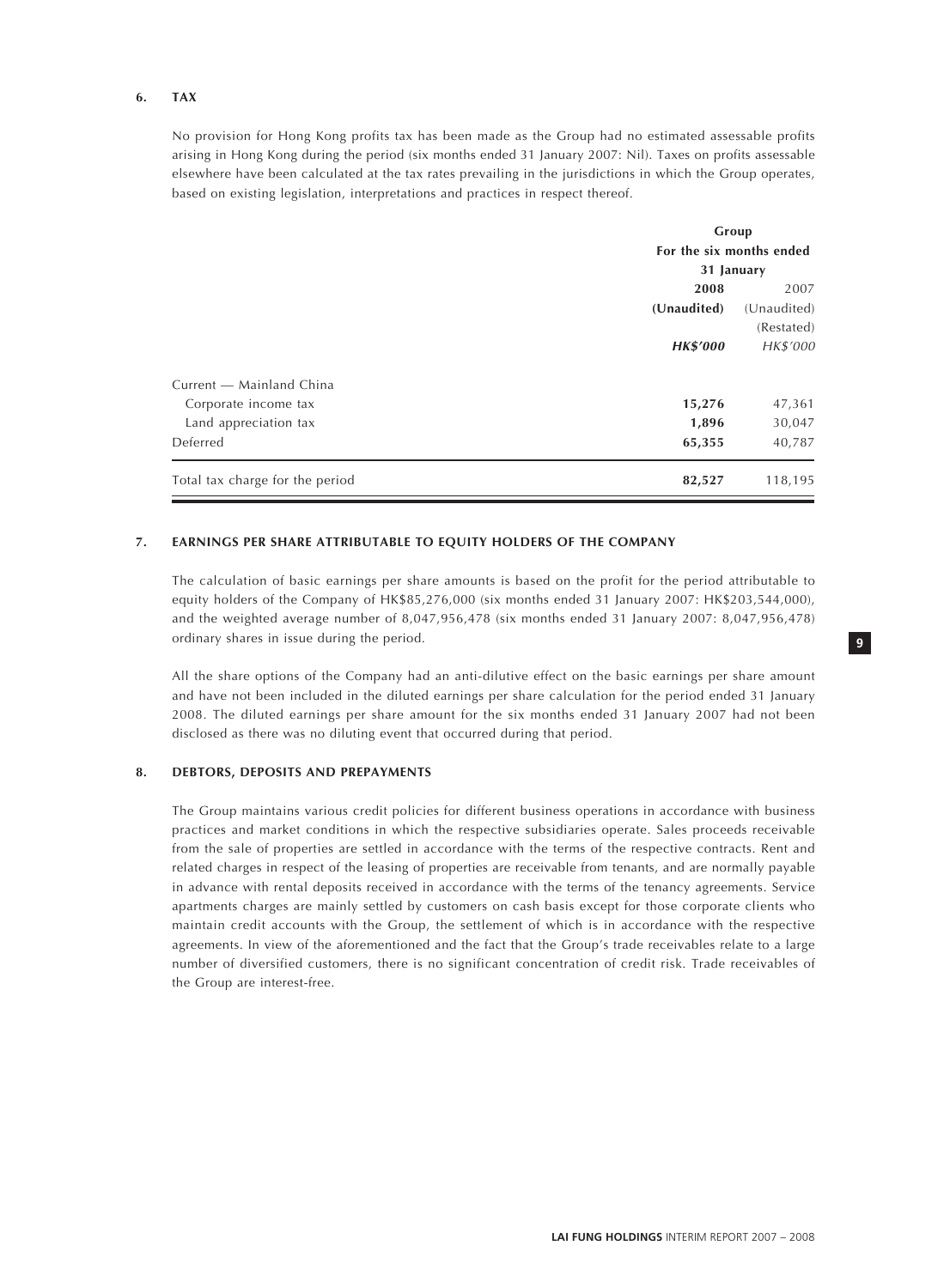# 8. DEBTORS, DEPOSITS AND PREPAYMENTS (Continued)

An aged analysis of the trade receivables as at the balance sheet date is as follows:

|                                             | Group           |            |
|---------------------------------------------|-----------------|------------|
|                                             | 31 January      | 31 July    |
|                                             | 2008            | 2007       |
|                                             | (Unaudited)     | (Audited)  |
|                                             | <b>HK\$'000</b> | HK\$'000   |
| Trade receivables, net:                     |                 |            |
| Within one month                            | 19,656          | 25,940     |
| One to two months                           | 336             | 5,821      |
| Two to three months                         | 391             | 893        |
| Three to six months                         | 273             | 246        |
| Over six months                             | 22              |            |
|                                             | 20,678          | 32,900     |
| Other receivables, prepayments and deposits | 106,518         | 99,419     |
|                                             | 127,196         | 132,319    |
| Portion classified as current assets        | (115, 262)      | (106, 415) |
| Non-current portion                         | 11,934          | 25,904     |

# **9. CREDITORS AND ACCRUALS**

An aged analysis of the trade payables as at the balance sheet date is as follows:

|                                         | Group     |  |  |
|-----------------------------------------|-----------|--|--|
| 31 January                              | 31 July   |  |  |
| 2008                                    | 2007      |  |  |
| (Unaudited)                             | (Audited) |  |  |
| <b>HK\$'000</b>                         | HK\$'000  |  |  |
| Trade payables:                         |           |  |  |
| Within one month<br>4,158               | 12,966    |  |  |
| One to three months<br>1,221            | 934       |  |  |
| Over three months<br>5,175              | 5,328     |  |  |
| 10,554                                  | 19,228    |  |  |
| Accruals and other creditors<br>394,375 | 436,252   |  |  |
| Financial liability $-$ a put option    |           |  |  |
| Total<br>404,929                        | 455,480   |  |  |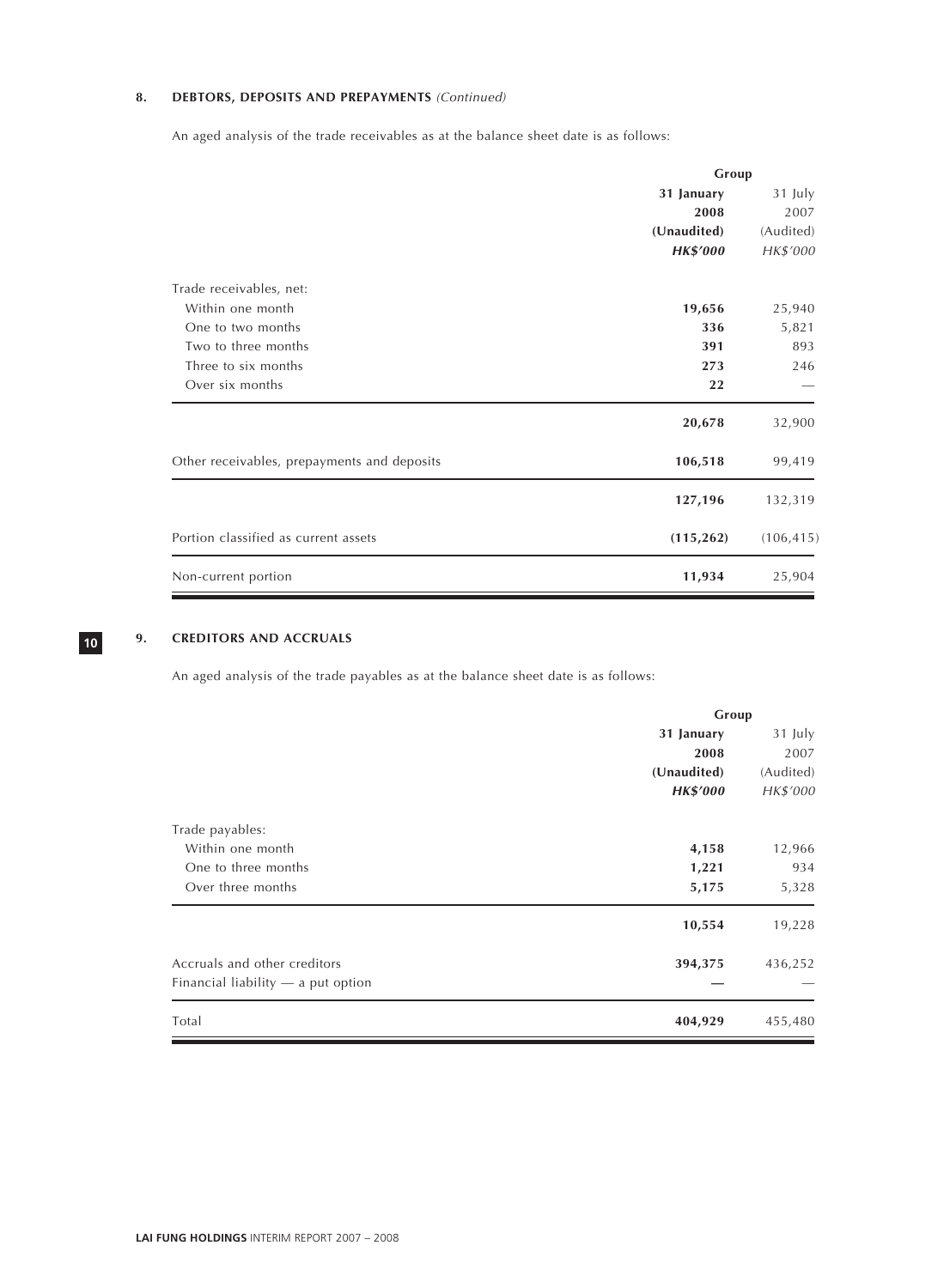#### **10. BUSINESS COMBINATION**

On 29 October 2007, Nicetronic Investments Limited ("Nicetronic"), an indirect wholly-owned subsidiary of the Company, entered into a sale and purchase agreement with Pilkington Investments Limited (the "Vendor"), an independent third party, whereby Nicetronic agreed to purchase the remaining 50% of the issued share capital of and the entire shareholder's loan advanced to Hankey Development Limited ("Hankey") from the Vendor at a consideration of HK\$424,000,000 (the "Acquisition"). Hankey indirectly holds 96.6% and 99% interest in Zhabei Plaza I (Northgate Plaza I) and Zhabei Plaza II (Northgate Plaza II), respectively, located at Tian Mu Road West in the Zhabei District of Shanghai (collectively the "Hankey Group").

Before the Acquisition, Nicetronic held 50% of the issued share capital of Hankey. The Acquisition was completed on 16 January 2008 and Hankey became an indirect wholly-owned subsidiary of the Company. The excess over the cost of a business combination of HK\$29,671,000 was recognised as income and included in "Other operating income/(expenses), net" on the face of the condensed consolidated income statement. Further details of the Acquisition are disclosed in the Company's circular dated 14 November 2007.

The fair values of the identifiable assets and liabilities of the Hankey Group as at the date of acquisition and the corresponding carrying amounts immediately before the acquisition were as follows:

|                                                                                         | <b>Fair values</b><br>recognised<br>on acquisition<br>HK\$'000 | Carrying<br>amounts<br>immediately<br>before the<br>acquisition<br>HK\$'000 |
|-----------------------------------------------------------------------------------------|----------------------------------------------------------------|-----------------------------------------------------------------------------|
| Equipment                                                                               | 728                                                            | 728                                                                         |
| Properties under development                                                            | 292,388                                                        | 199,514                                                                     |
| Investment properties                                                                   | 630,000                                                        | 630,000                                                                     |
| Debtors, deposits and prepayments                                                       | 339                                                            | 339                                                                         |
| Cash and bank balances                                                                  | 33,708                                                         | 33,708                                                                      |
| Creditors and accruals                                                                  | (11, 042)                                                      | (11, 042)                                                                   |
| Deferred tax liabilities                                                                | (106, 816)                                                     | (83, 598)                                                                   |
|                                                                                         | 839,305                                                        | 769,649                                                                     |
| Minority interests                                                                      | (13, 632)                                                      |                                                                             |
|                                                                                         | 825,673                                                        |                                                                             |
| Expenses incurred for the acquisition<br>Excess over the cost of a business combination | (587)                                                          |                                                                             |
| recognised in the income statement (Note 4)                                             | (29, 671)                                                      |                                                                             |
|                                                                                         | 795,415                                                        |                                                                             |
| Satisfied by:                                                                           |                                                                |                                                                             |
| Cash consideration paid                                                                 | 424,000                                                        |                                                                             |
| Interests in associates                                                                 | 371,415                                                        |                                                                             |
|                                                                                         | 795,415                                                        |                                                                             |

The acquisition was completed close to the period ended 31 January 2008 and the contribution of the Hankey Group to the Group's consolidated profit for the current period is immaterial. Had the combination taken place at the beginning of the period, the revenue from continuing operations of the Group and the profit of the Group for the period would have been HK\$138,840,000 and HK\$86,953,000, respectively.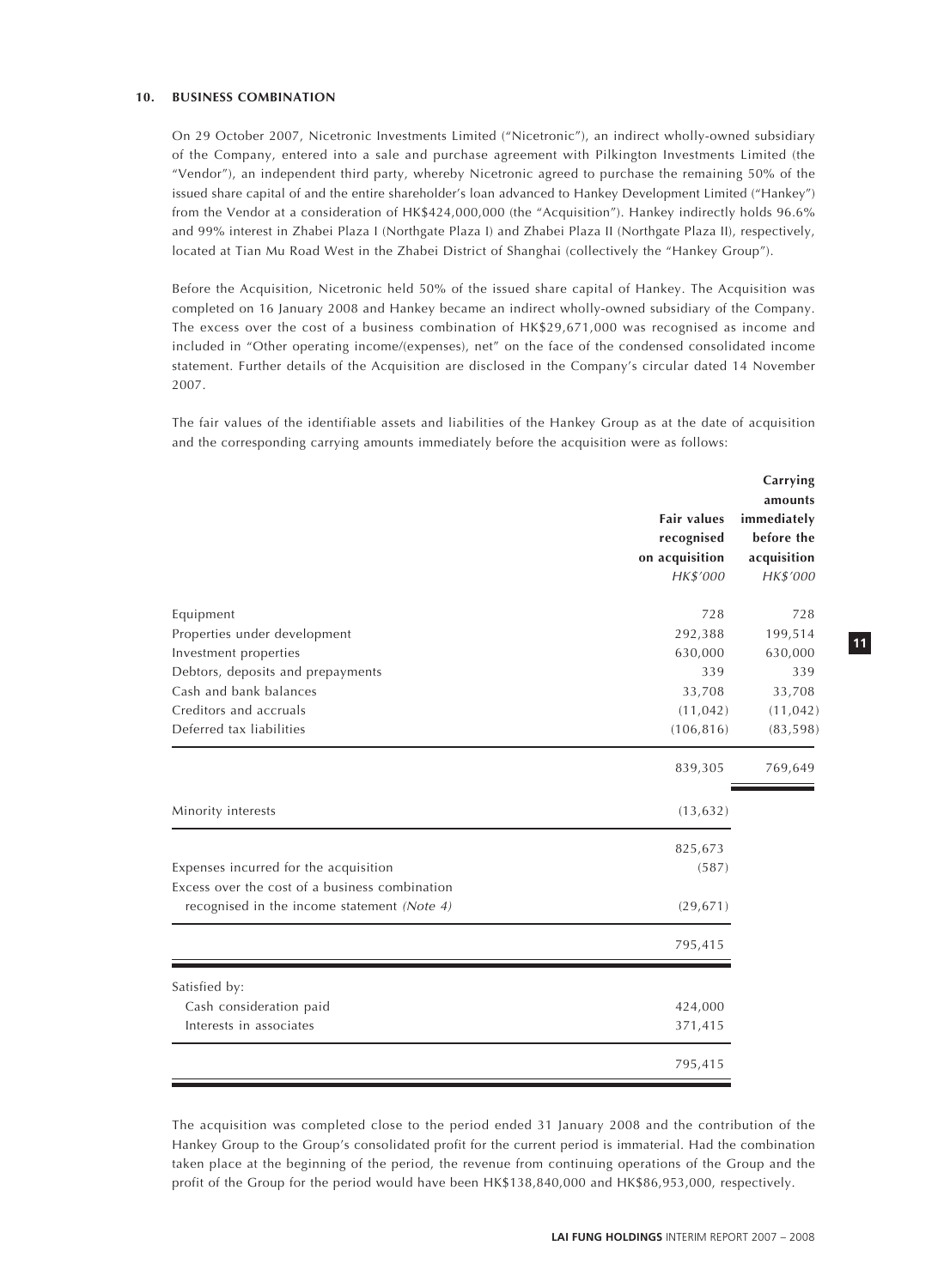#### **11. DISPOSAL OF INTEREST IN A SUBSIDIARY**

On 22 November 2007, Lai Fung Company Limited ("LFCL") (as Vendor), a wholly-owned subsidiary of the Company, and Right Rich Investments Limited (as Purchaser), an independent third party, entered into a sale and purchase agreement (the "Agreement").

Under the Agreement, the Vendor agreed to sell and assign to the Purchaser the entire issued share capital of and the entire shareholder's loan Perfect Mark Worldwide Limited ("Perfect Mark"), a then whollyowned subsidiary of LFCL, owed to the Vendor at a consideration of HK\$422,000,000 (the "Disposal").

Before the Disposal, Perfect Mark and the Purchaser held 25% and 75% of the issued share capital of Besto Investments Limited ("Besto"), respectively. Besto holds property interests in Tianhe Entertainment Plaza and Cultural Entertainment Plaza in Guangzhou. The Disposal was completed on 18 January 2008. A loss on disposal of interest in a subsidiary of HK\$14,268,000 was recognised and included in "Other operating income/(expenses), net" on the face of the condensed consolidated income statement. Further details of the Disposal are disclosed in the Company's circular dated 12 December 2007.

|                                                       | HK\$'000  |
|-------------------------------------------------------|-----------|
| Underlying net assets disposal of:                    |           |
| Interests in associates                               | 438,463   |
| Expenses incurred for the disposal                    | 132       |
| Exchange fluctuation reserve realised                 | (2,327)   |
| Loss on disposal of interest in a subsidiary (Note 4) | (14, 268) |
|                                                       | 422,000   |
| Satisfied by:                                         |           |
| Cash consideration received                           | 422.000   |

# **12**

#### **12. CONTINGENT LIABILITIES**

The Group had the following material contingent liabilities not provided for in the financial statements at the balance sheet date:

- (a) Under a mortgage loan facility provided by a bank to the end-buyers of the office and apartment units of Hong Kong Plaza, the Company agreed to guarantee up to 95% of the liabilities of a subsidiary for the due performance of its undertaking to buy back the relevant properties in case the end-buyers default in repayment of the mortgage loans. The Group's obligation has been gradually relinquished along with the settlement of the mortgage loans granted by the bank to the end-buyers.
- (b) The Group had provided guarantees to certain banks in respect of mortgage loan facilities granted by such banks to certain end-buyers of Regents Park Phase I. Pursuant to terms of the guarantees, upon default in mortgage payments by these end-buyers, the Group will be responsible to repay the outstanding mortgage loan principles together with accrued interest owed by the defaulted endbuyers. The Group's obligation in relation to such guarantees has been gradually relinquished along with the settlement of the mortgage loans granted by the banks to the end-buyers. Such obligation will also be relinquished when the Property Ownership Certificates for the relevant properties are issued or the end-buyers have fully repaid the mortgage loans, whichever is the earlier.
- (c) The Group had provided guarantees to certain banks in respect of mortgage loan facilities granted by such banks to certain end-buyers of Eastern Place Phase I, II and III. Pursuant to terms of the guarantees, upon default in mortgage payments by these end-buyers, the Group will be responsible to repay the outstanding mortgage loan principals together with accrued interest owed by the defaulted end-buyers. Such obligation will be relinquished when the end-buyers have fully repaid the mortgage loans.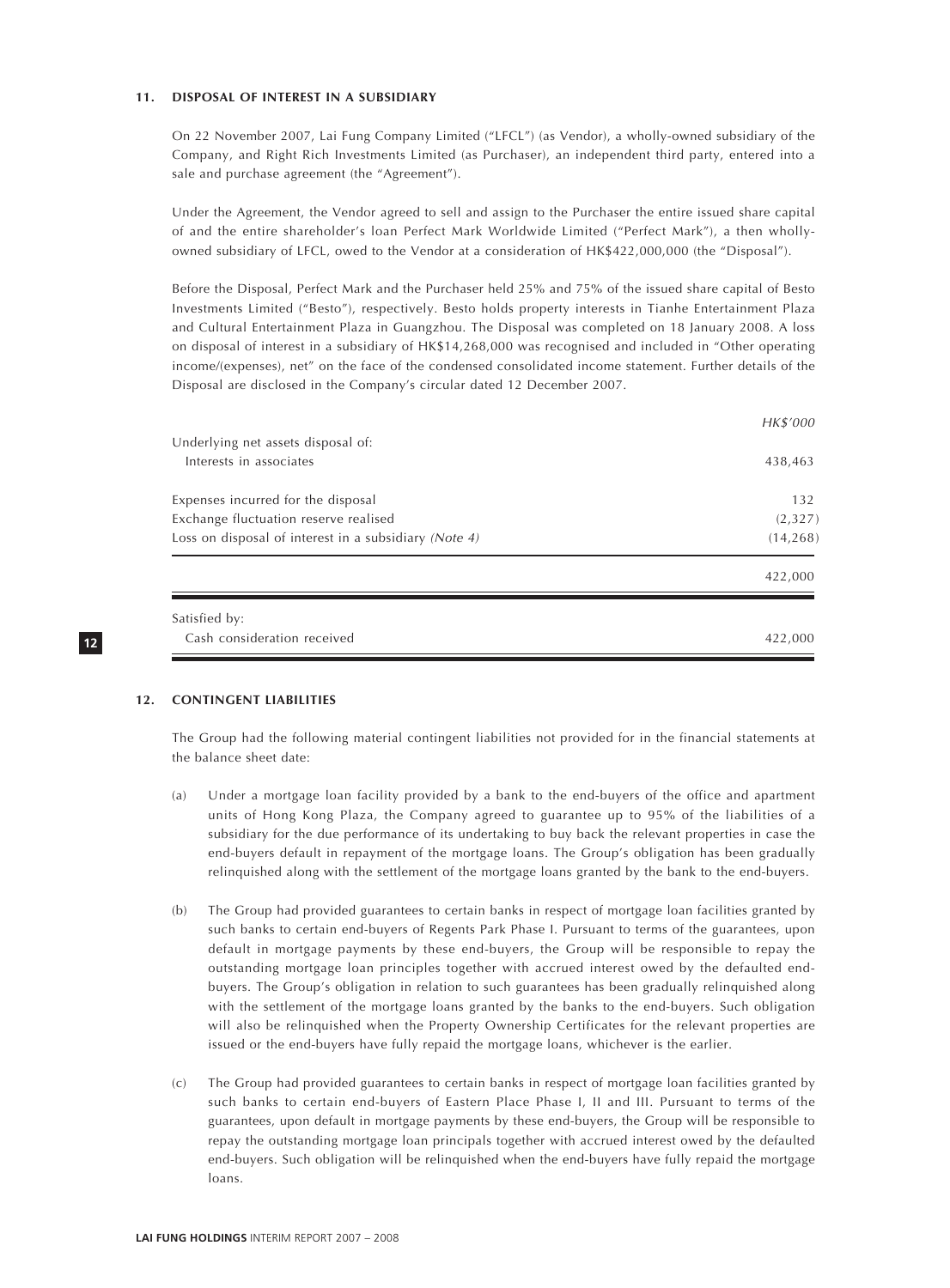#### **12. CONTINGENT LIABILITIES** (Continued)

(d) The Group had provided guarantees to certain banks in respect of mortgage loan facilities granted by such banks to certain end-buyers of Eastern Place Phase IV. Pursuant to terms of the guarantees, upon default in mortgage payments by these end-buyers, the Group will be responsible to repay the outstanding mortgage loan principals together with accrued interest owed by the defaulted endbuyers. Such obligation will also be relinquished when the Property Ownership Certificates for the relevant properties are issued or the end-buyers have fully repaid the mortgage loans, whichever is the earlier.

It is not practical to determine the outstanding amount of the contingent liabilities of the Group in respect of the above guarantees at the balance sheet date.

#### **13. COMMITMENTS**

The Group had the following capital commitments at the balance sheet date:

|                                                                                             | Group           |           |
|---------------------------------------------------------------------------------------------|-----------------|-----------|
|                                                                                             | 31 January      | 31 July   |
|                                                                                             | 2008            | 2007      |
|                                                                                             | (Unaudited)     | (Audited) |
|                                                                                             | <b>HK\$'000</b> | HK\$'000  |
| Contracted, but not provided for:<br>Land lease payments, resettlement costs, compensation, |                 |           |
| construction costs and others                                                               | 293,857         | 598,899   |
| Authorised, but not contracted for:                                                         |                 |           |
| Resettlement costs and others                                                               | 103,602         |           |

In addition, at 31 January 2008, the Group had commitment in respect of capital injection to an associate amounting to HK\$37,986,000 (2007: HK\$36,161,000).

#### **14. RELATED PARTY TRANSACTIONS**

#### **(a) Transactions with related parties**

|                                                                                         |              | Group<br>For the six months ended<br>31 January |                                 |
|-----------------------------------------------------------------------------------------|--------------|-------------------------------------------------|---------------------------------|
|                                                                                         | <b>Notes</b> | 2008<br>(Unaudited)<br><b>HK\$'000</b>          | 2007<br>(Unaudited)<br>HK\$'000 |
| Advertising fees paid to related companies<br>Interest on the promissory note paid to a | (i)          | (1, 556)                                        | (1, 461)                        |
| substantial shareholder                                                                 | (ii)         | (6,087)                                         | (6, 635)                        |

Notes:

(i) The related companies are subsidiaries of eSun Holdings Limited ("eSun"). Certain directors of the Company are also directors and key management personnel of eSun.

The terms of the advertising fees were determined based on the contracts entered into between the Group and the related companies.

(ii) Interest is charged on a promissory note issued by the Company to Lai Sun Garment (International) Limited, a substantial shareholder of the Company, at the prevailing Hong Kong Dollar Prime Rate as quoted by a designated bank in Hong Kong.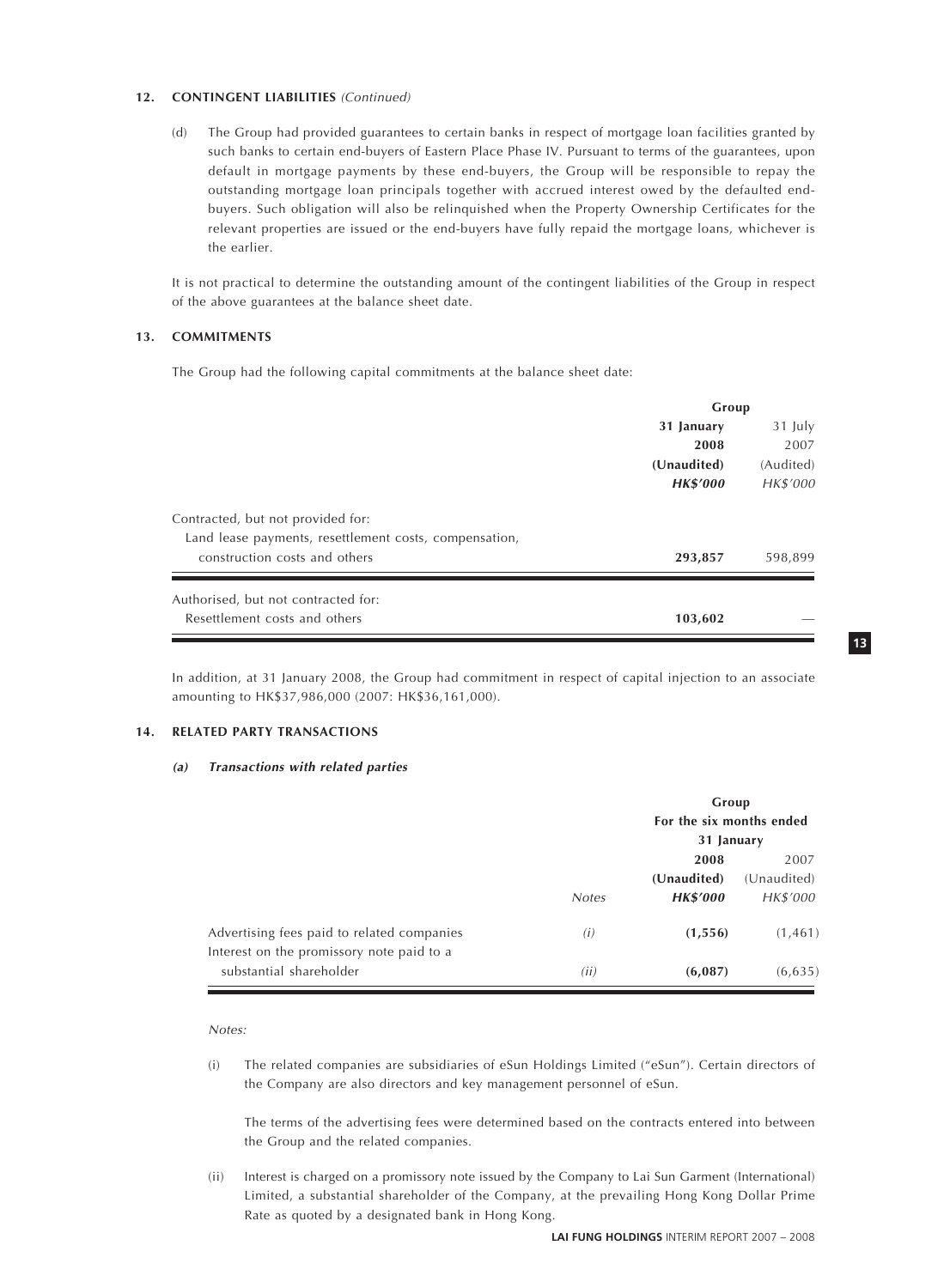#### **14. RELATED PARTY TRANSACTIONS** (Continued)

#### **(b) Compensation of key management personnel of the Group**

|                                                     | Group<br>For the six months ended |                     |
|-----------------------------------------------------|-----------------------------------|---------------------|
|                                                     | 31 January                        |                     |
|                                                     | 2008<br>(Unaudited)               | 2007<br>(Unaudited) |
|                                                     | <b>HK\$'000</b>                   | HK\$'000            |
| Short term employee benefits                        | 7,527                             | 4,135               |
| Post-employment benefits                            | 37                                | 30                  |
| Share-based payments                                | 1,059                             | 559                 |
| Total compensation paid to key management personnel | 8,623                             | 4,724               |

#### **15. COMPARATIVE AMOUNTS**

For the period ended 31 January 2007, land appreciation tax arisen from the sale of properties ("LAT") was recognised as direct costs and included in the Group's "Cost of sales" as shown on the face of the condensed consolidated income statement, and the relevant LAT payable was included in the Group's "Creditors and accruals" as shown on the face of the condensed consolidated balance sheet.

During the year ended 31 July 2007, the directors considered it a more appropriate presentation, after a reassessment of the nature of LAT and a study of the market practices, to include LAT in "Tax" on the face of the consolidated income statement, and to include the relevant LAT payable in "Tax payable" on the face of the consolidated balance sheet. Same classification is adopted in the preparation of these interim financial statements and accordingly, certain comparative amounts have been reclassified to conform with the current period's presentation.

#### **16. APPROVAL OF THE FINANCIAL STATEMENTS**

These condensed consolidated interim financial statements were approved and authorised for issue by the board of directors on 11 April 2008.

#### **INTERIM DIVIDEND**

The Board has resolved not to pay an interim dividend for the six months ended 31 January 2008 (six months ended 31 January 2007: Nil).

#### **MANAGEMENT DISCUSSION AND ANALYSIS**

#### **Overview of interim results**

For the six months ended 31 January 2008, the Group recorded a turnover of HK\$128,685,000 (2007: HK\$504,666,000) and a gross profit of HK\$100,690,000 (2007 (restated): HK\$233,749,000), representing a decrease of approximately 74.5% and 56.9% respectively from the previous corresponding period. The decrease in turnover and gross profit was mainly due to lower revenue generated from sale of properties in the period under review. Overall gross profit margin increased to approximately 78.2% from 46.3% in the previous corresponding period. The increase was mainly due to higher gross profit margin on rental income compared with sale of properties.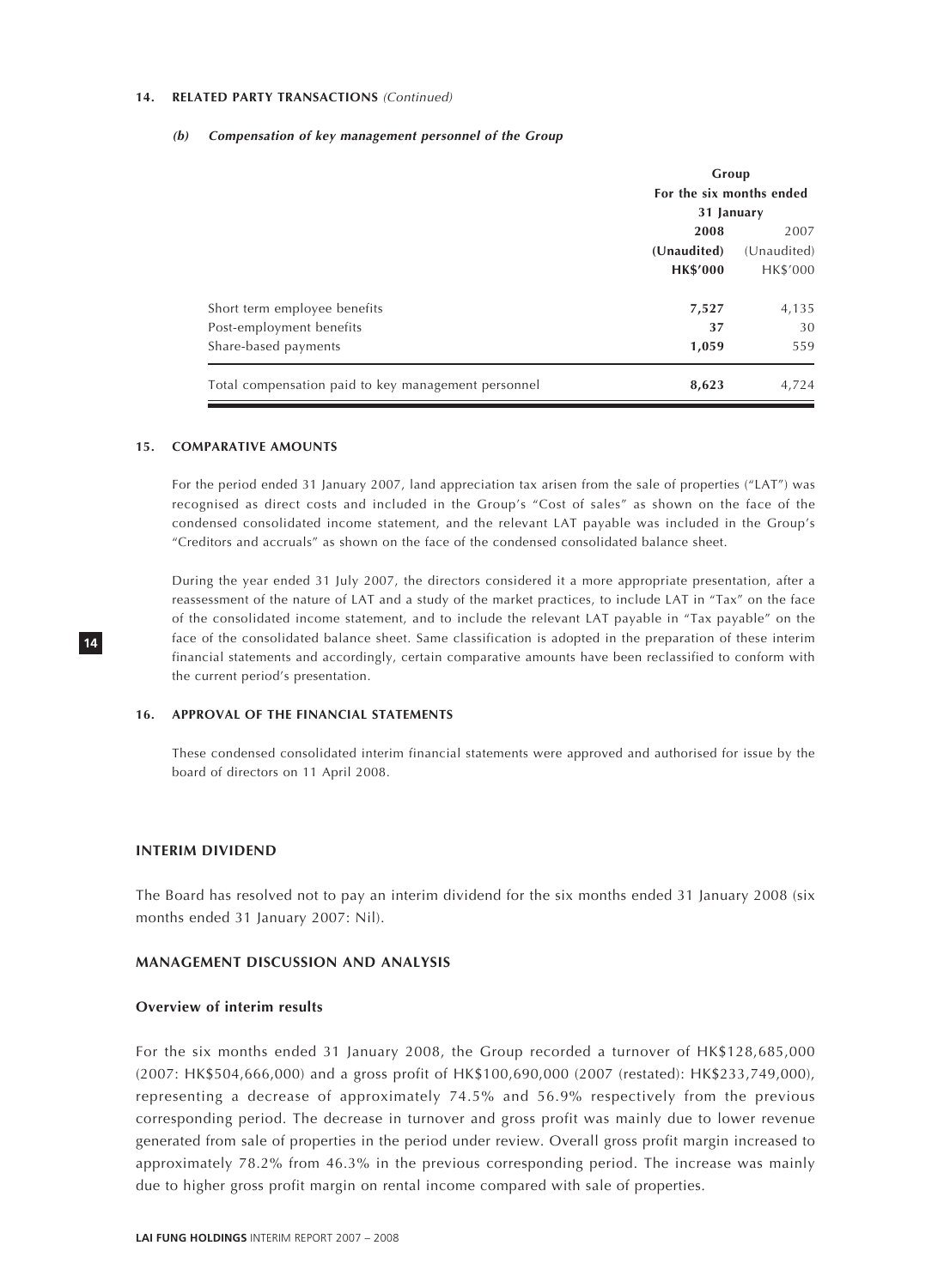For the six months ended 31 January 2008, the Group achieved a profit from operating activities of HK\$272,066,000 (2007 (restated): HK\$357,385,000) and a profit attributable to equity holders of the Company of HK\$85,276,000 (2007: HK\$203,544,000), representing a decrease of approximately 23.9% and 58.1% respectively from the previous corresponding period. The decrease in profit from operating activities and profit attributable to equity holders of the Company were mainly due to lower revenue generated from sale of properties in the period under review.

Basic earnings per share were 1.06 HK cents for the six months ended 31 January 2008 compared to 2.53 HK cents for the previous corresponding period.

Shareholders' equity as at 31 January 2008 amounted to HK\$6,214,884,000, up from HK\$5,955,983,000 as at 31 July 2007. Net asset value per share as at 31 January 2008 was HK\$0.77 as compared to HK\$0.74 as at 31 July 2007.

#### **Business review**

|                              | Six months ended 31 January<br>2008<br>2007 |          |               |
|------------------------------|---------------------------------------------|----------|---------------|
|                              | <b>HK\$'000</b>                             | HK\$'000 | Change<br>(%) |
| Turnover                     |                                             |          |               |
| Rental income                | 121,377                                     | 111,625  | $+8.7$        |
| Sale of properties           | 7,308                                       | 393,041  | $-98.1$       |
|                              | 128,685                                     | 504,666  | $-74.5$       |
| Contribution to gross profit |                                             |          |               |
| Rental income                | 99,214                                      | 88,662   | $+11.9$       |
| Sale of properties           | 1,476                                       | 145,087  | $-99.0$       |
|                              | 100,690                                     | 233,749  | $-56.9$       |

During the period under review, rental income recorded an increase of 8.7% and contribution to gross profit increased by 11.9%. On the sale of properties, since there was no completion of development projects during the period under review, the turnover from sale of properties and contribution to gross profit have dropped significantly by 98.1% and 99.0% respectively.

# **Review of operations**

# **Shanghai**

# Shanghai Hong Kong Plaza

Shanghai Hong Kong Plaza is a prime property located on Huaihaizhong Road in Luwan District of Shanghai. The development is directly above the Huangpi Road South Metro Station and is within walking distance of Xintiandi. The total gross floor area ("GFA") attributable to the Group is 123,000 sq.m. comprising office, serviced apartments and shopping arcades.

The planned renovation work on the shopping arcades will commence in the second half of this year and is expected to be completed by phases in two years, which will target high-end retail brands. It is expected that the rental yield will increase upon completion of the renovation. The Group also plans to upgrade the serviced apartments, lift lobbies and common areas of the office tower.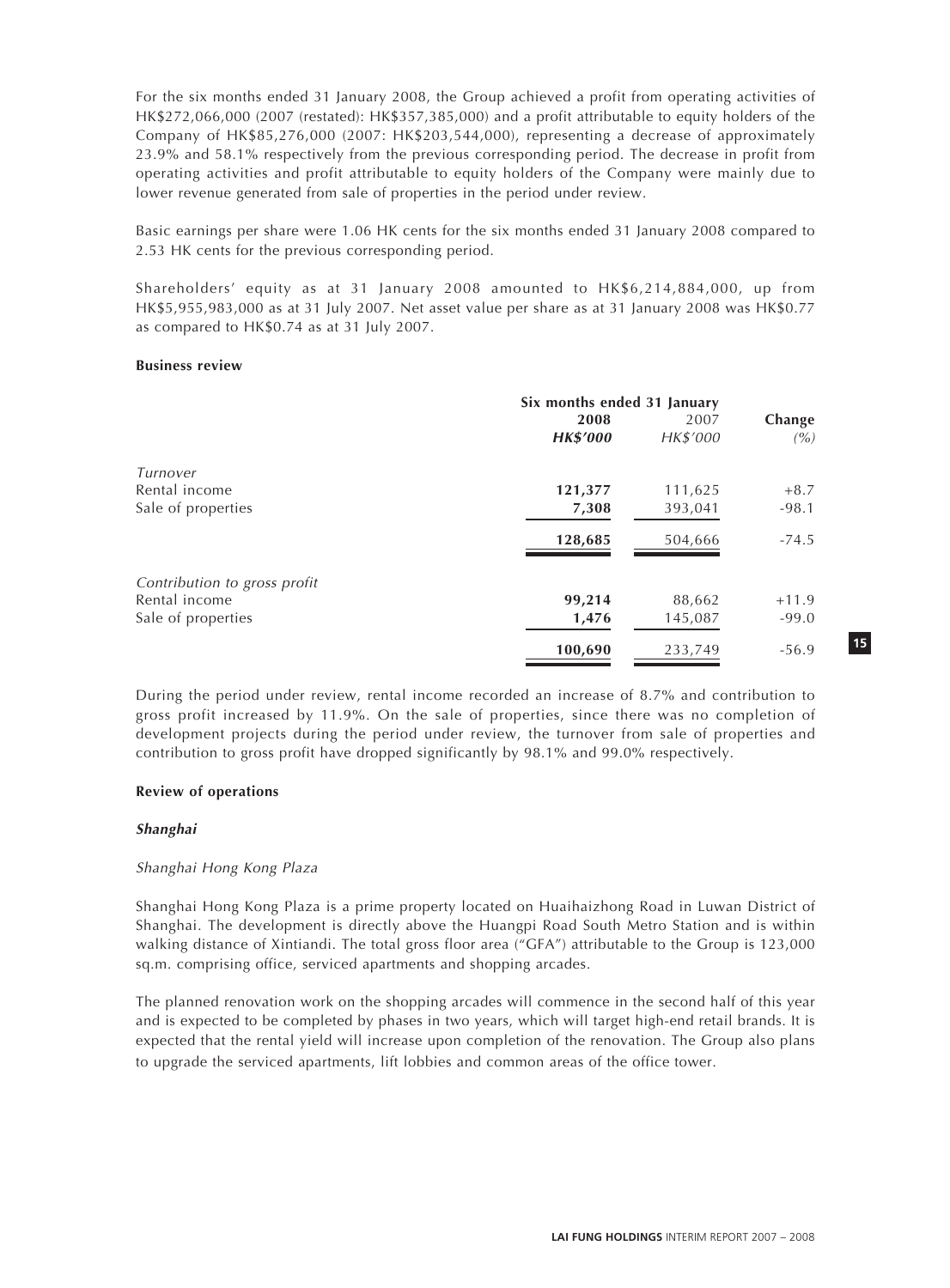# Shanghai Regents Park

Shanghai Regents Park is a major residential project located in the Zhongshan Park Commercial Area at the Changning District, Shanghai. The project is situated within walking distance of the Zhongshan Park Metro Station. The Group has an effective 95% interest in the project. The project has a total saleable GFA of approximately 154,000 sq.m.

All the remaining units in Phase I had been sold in the last financial year. The Phase II development comprises six residential towers with 455 units (saleable GFA attributable to the Group of approximately 59,000 sq.m.). Pre-sale of Phase II started on 9 April 2008 and 71 units have been pre-sold (with GFA of approximately 8,500 sq.m.) at an average price of approximately RMB33,000 per sq.m. as at 11 April 2008. Given the location and quality of the project, we expect the pre-sale would achieve satisfactory results. Construction work is expected to be completed in the first half of 2008.

# Shanghai May Flower Plaza

Shanghai May Flower Plaza is a mixed-use project located at the junction of Da Tong Road and Zhi Jiang Xi Road in Su Jia Xiang in the Zhabei District in Shanghai. This project is situated near the Zhongshan Road North Metro Station. The Group has an effective 95% interest in the project.

The project has a total GFA of approximately 147,900 sq.m. (GFA attributable to the Group of approximately 140,500 sq.m.), comprising residential and office apartments, commercial spaces, carparks and ancillary facilities. Construction work has already commenced in October 2007 and is scheduled to be completed in late 2009 or early 2010.

# Shanghai Northgate Plaza

**16**

Shanghai Northgate Plaza I is a block of office units with retail podium located on Tian Mu Road West in the Zhabei District of Shanghai near the Shanghai Railway Terminal. Following completion of the acquisition of the remaining interests in January 2008, the Group now owns 96.6% interest in this property. Shanghai Northgate Plaza I has a total GFA of approximately 36,500 sq.m. comprising office units, retail spaces and car parks.

The Group plans to develop Shanghai Northgate Plaza II on the vacant site adjacent to Phase I. Following completion of the acquisition of the remaining interests in January 2008, the Group now owns 99.0% interest in this project. The Phase II development will have a total GFA of approximately 34,400 sq.m. comprising serviced apartments with retail podium and car parks. Construction of Phase II is expected to commence later this year and is scheduled to be completed in 2010.

# **Guangzhou**

# Guangzhou May Flower Plaza

Guangzhou May Flower Plaza is a prime property situated at Zhongshanwu Road, Yuexiu District directly above the Gongyuanqian Subway Station in Guangzhou, interchange station of Guangzhou Subway Lines No. 1 and 2. The Group has an effective 77.5% interest in this property.

The 13-storey complex has a total GFA of approximately 51,000 sq.m. (GFA attributable to the Group of approximately 39,000 sq.m.) comprising retail spaces, restaurants and fast food outlets, cinema and office units. The property is fully leased to tenants that are well-known corporations, popular consumer brands and restaurants.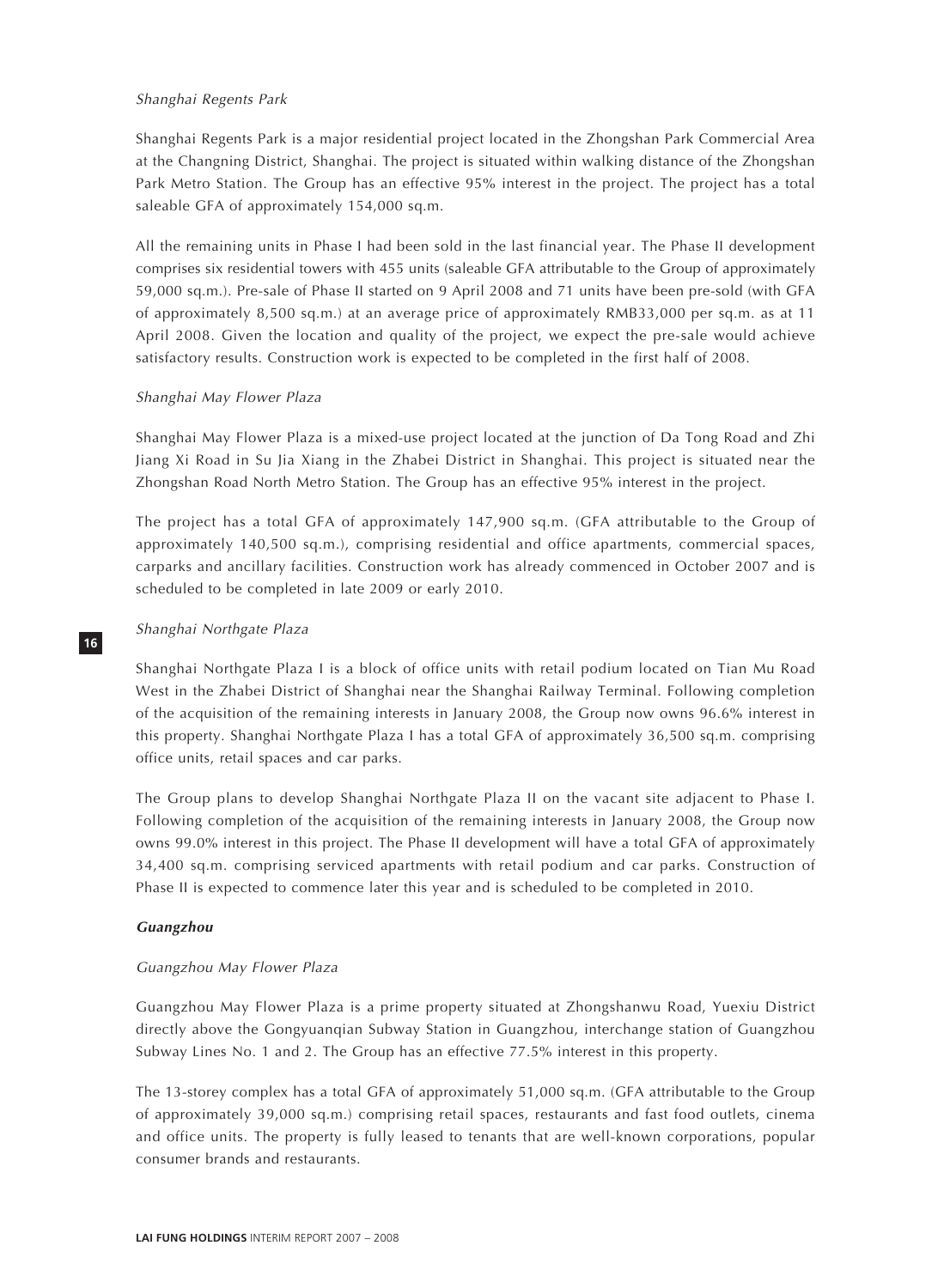# Guangzhou Eastern Place

Guangzhou Eastern Place is a multi-phase residential project located at Dongfeng East Road, Yuexiu District, Guangzhou.

The Phase V development will have an intended total GFA attributable to the Group of approximately 114,600 sq.m. comprising residential blocks, serviced apartments, offices and retail spaces. Construction work has been commenced and is now scheduled to be completed in 2010.

# Guangzhou West Point

Guangzhou West Point is located at Zhongshan Qi Road, Liwan District and is within walking distance from the Ximenkou Subway Station. The project has a total GFA of approximately 72,000 sq.m., comprising residential and office units, commercial spaces, car parks and ancillary facilities. Marketing program has already been launched and pre-sale of residential units is expected to commence later this month. Following completion of the pre-sale of residential units, the Group plans to launch the office units for pre-sale. Construction work is expected to be completed in the second half of 2008.

# Guangzhou Jinshazhou Project

Guangzhou Jinshazhou project is a 50:50 joint venture with CapitaLand China Holdings Pte. Ltd. This proposed development in Jinshazhou, Hengsha, Baiyuan District, Guangzhou has a total GFA of approximately 369,000 sq.m. (GFA attributable to the Group of approximately 184,500 sq.m.), comprising low-rise residential units with ancillary facilities including car parks and shopping amenities.

The project is currently at the planning stage. According to current development schedule, the project is expected to be completed in phases from 2009 to 2011.

# Guangzhou Hai Zhu Plaza

Guangzhou Hai Zhu Plaza is located at Chang Di Main Road in Yuexiu District, Guangzhou along the Pearl River. The Group effectively owns the entire interest in this project.

The proposed development has a GFA of approximately 113,000 sq.m. and is intended to be developed into a grade-A office tower, a serviced apartment tower, a retail podium, car parks as well as ancillary facilities.

The project is currently in the process of resettlement of original occupants which is expected to be completed in 2008. The development is expected to be completed in 2010.

# Guangzhou Donghua Dong Road Project

The site is located at Donghua Dong Road in Yuexiu District. The permitted GFA is approximately 10,600 sq.m. The project is currently at the planning stage and is intended to be developed into a residential tower. The project is expected to be completed in 2011.

# Guangzhou Da Sha Tou Road/Yuan Jiang Dong Road Project

The site is located at the junction of Da Sha Tou Road and Yuan Jiang Dong Road in Yuexiu District. The permitted GFA is approximately 8,800 sq.m. The project is currently at the planning stage and is intended to be developed into a serviced apartment tower. The project is expected to be completed in 2011.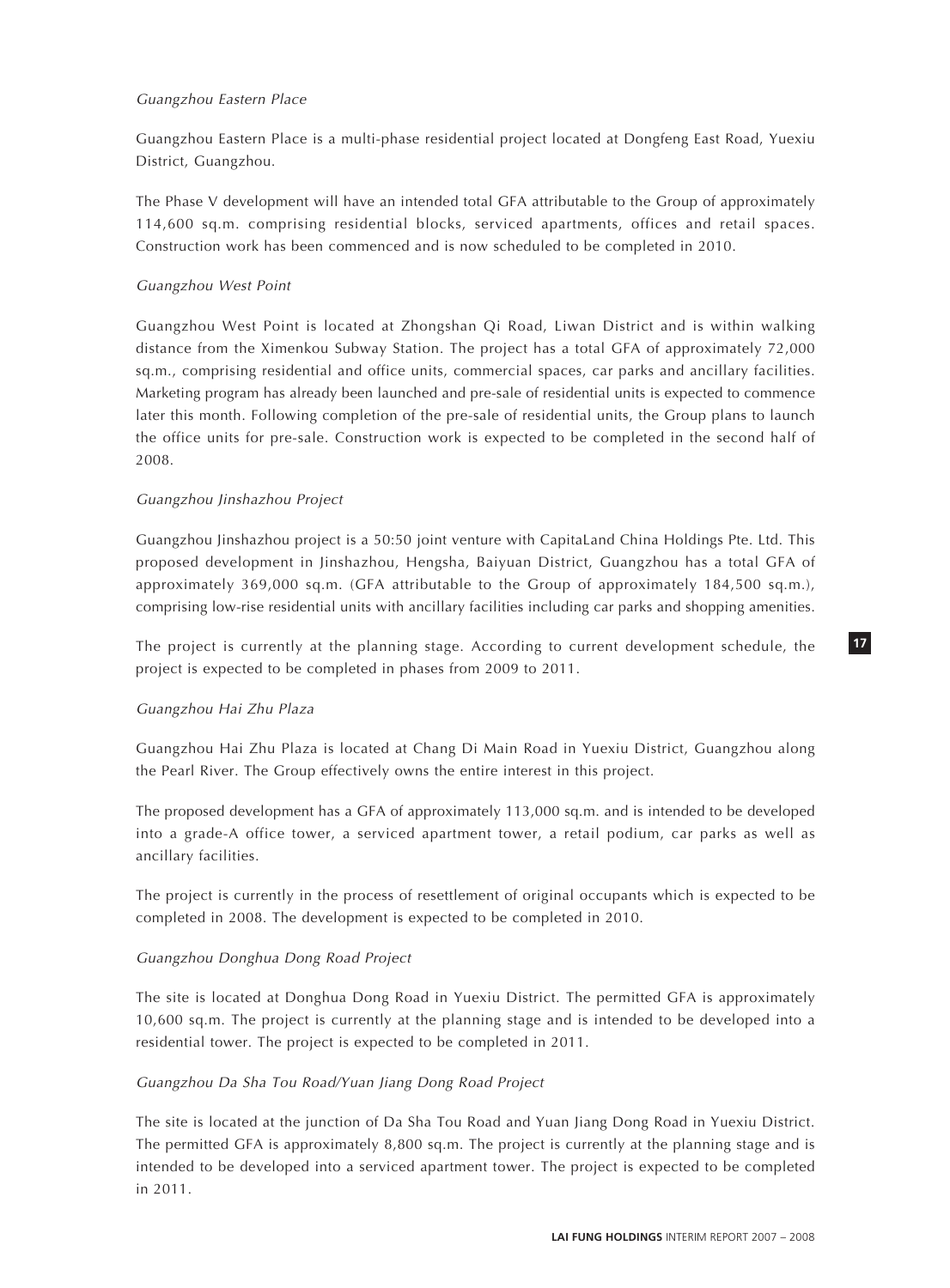## Guangzhou Guan Lu Road Project

The site is located at Guan Lu Road in Yuexiu District. The permitted GFA is approximately 14,000 sq.m. The project is currently at the planning stage and is intended to be developed into a residential tower. The project is expected to be completed in 2011.

#### **Zhongshan**

**18**

#### Zhongshan Palm Springs

The project is located in Caihong Planning Area, West District of Zhongshan. Phase I of the project will comprise 27 blocks of residential towers and serviced apartments with a total GFA of approximately 138,000 sq.m. Construction work has already been commenced and is expected to be completed by the end of 2009. Other phases of the project is expected to be completed from 2010 and 2011.

#### **Capital structure, liquidity and debt maturity profile**

As at 31 January 2008, the Group had total borrowings in the amount of approximately HK\$2,923 million (as at 31 July 2007: HK\$2,746 million), representing an increase of HK\$177 million. The consolidated net assets attributable to the equity holders of the Company amounted to approximately HK\$6,215 million (as at 31 July 2007: HK\$5,956 million). The total debt to equity ratio was 47% (as at 31 July 2007: 46%) and the total debt to total capitalisation (long-term debt + equity) ratio was 32% (as at 31 July 2007: 35%).

As at 31 January 2008, approximately 52% and 46% of the Group's borrowings were on fixed rate basis and floating rate basis respectively, with the remaining 2% of the Group's borrowings were interest free.

Apart from the Senior Notes, the Group's other borrowings of HK\$1,408 million were 43% denominated in Renminbi ("RMB"), 13% in Hong Kong dollars ("HKD") and 44% in United States dollars ("USD").

In order to match its USD exposure on the Senior Notes with its revenue, which are mainly denominated in RMB, the Group has hedged its USD exposure on the Senior Notes in RMB. Apart from this hedge, the Group does not hedge its other exposures in RMB and USD.

The outstanding bank loans which are secured by the Group's properties at Shanghai Hong Kong Plaza and Guangzhou May Flower Plaza have been refinanced for a period of five years. As a result, the maturity profile of the Group's bank borrowings as at 31 January 2008 was spread over a period of 8 years, with approximately 9.9% repayable within one year, 89.3% repayable between two to five years and 0.8% repayable over five years. The term loans of the Group have amortisation throughout the tenure.

Certain assets of the Group have been pledged to secure financing, including investment properties with carrying value amounting to approximately HK\$3,973 million, service apartments with carrying value of approximately HK\$552 million, properties under development with carrying value amounting to approximately HK\$986 million, a property with carrying value amounting to approximately HK\$44 million, and bank balances amounting to approximately HK\$160 million at the balance sheet date.

Taking into account cash held as at the balance sheet date, available banking facilities and the recurring cashflow from the Group's operating activities, the Group believes that it has sufficient liquidity to finance its existing property development and investment projects.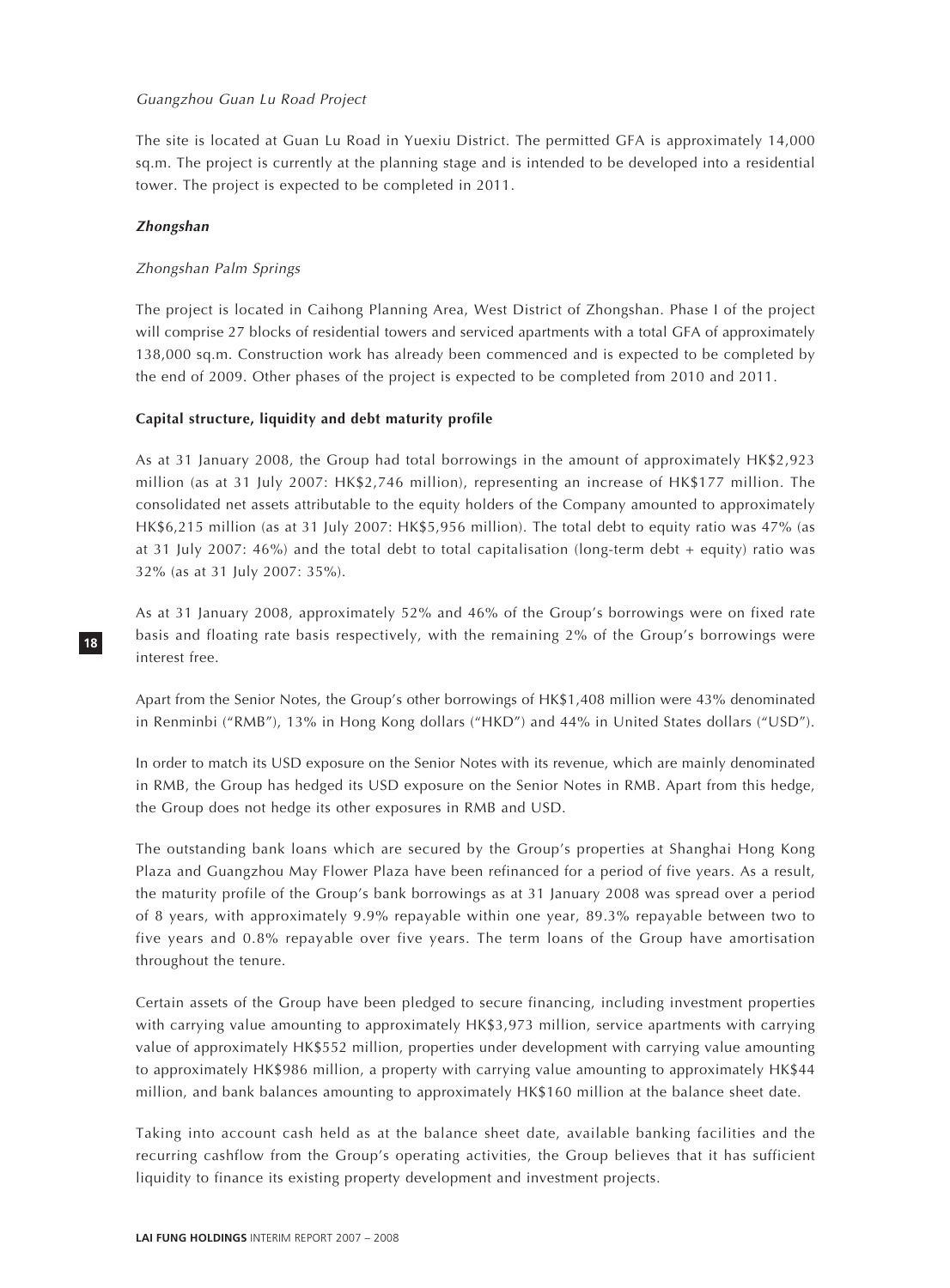# **Contingent Liabilities**

According to a practice common among banks in China when providing mortgage financing to property buyers, the bank will require the property developer to provide a buy-back guarantee to secure the due performance of borrowers. The Group is currently providing a number of buy-back guarantees to banks that have granted mortgage loans to buyers of office space and residential units in Hong Kong Plaza, Phase I of Regents Park, and Phases I to IV of Eastern Place. The Group's obligations have been gradually reduced along with the settlement of the mortgage loans granted by the bank to the end-buyers.

# **Employees and Remuneration Policies**

As at 31 January 2008, the Group employed a total of around 1,000 staff. Under the Group's existing policies, employee pay rates are maintained at competitive levels, whilst promotion and salary increments are assessed on a performance-related basis. Discretionary bonuses are granted to certain employees on a merit basis and in accordance with industry practice. Other staff benefits include a share option scheme, a mandatory provident fund, a free hospitalisation insurance plan, subsidised medical care and subsidies for external education and training programmes.

# **Prospects**

The Group principally focuses on property development projects located in prime areas in core cities in China including Shanghai, Guangzhou and Zhongshan.

In the coming months, the Group will focus on the pre-sale of Regents Park Phase II in Shanghai and West Point in Guangzhou. Initial response of the pre-sale of Regents Park Phase II has been satisfactory and the Group has pre-sold 71 units with a total GFA of approximately 8,500 sq.m. at an average selling price of approximately RMB33,000 per sq.m.

On the development projects, construction work has already commenced on Shanghai May Flower Plaza, Guangzhou Eastern Place Phase V and Zhongshan Palm Springs. Shanghai Northgate Plaza II is also expected to commence construction soon.

Renovation work on the retail podium of Shanghai Hong Kong Plaza will commence in the second half of 2008. The upgrade on the serviced apartments, lift lobbies and common areas of office tower will also commence later this year. During the renovation period, the rental income on the retail podium will be affected but we expect the impact would not be significant.

In 2008 the Chinese Government has further tightened its monetary policy. This will tighten the lending ability of the banks and increase the cost of funding. In the medium-to long-term, this is beneficial to the stable development of the Mainland property market. The Group maintains a healthy financial position and will take a cautious approach in the acquisition of new development opportunities.

Given the favourable response on the pre-sale of Regents Park Phase II, the Group is optimistic about the full year results for the year ending 31 July 2008.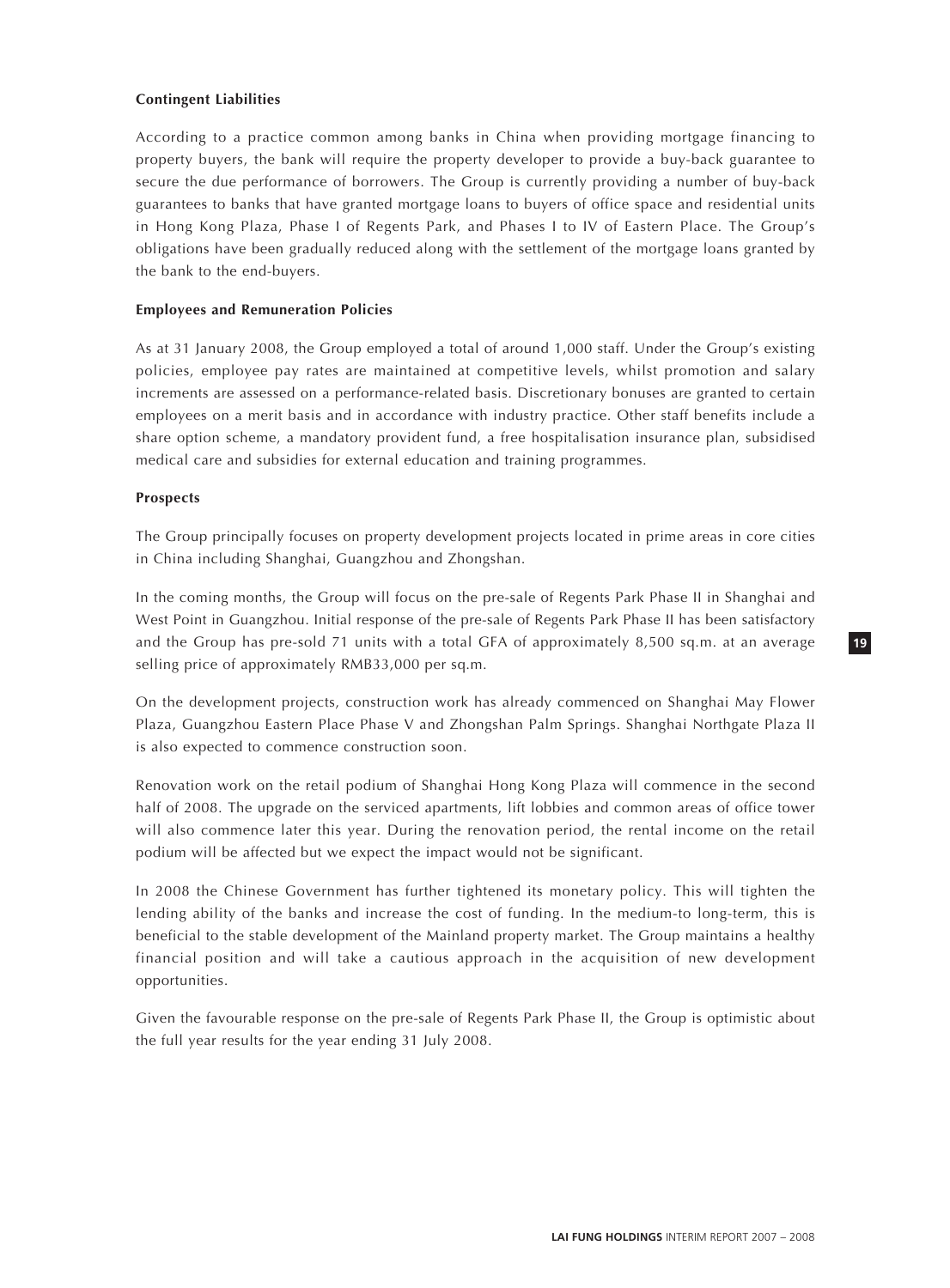#### **SHARE OPTION SCHEME**

The Company adopted a share option scheme (the "Scheme") on 21 August 2003 for the purpose of giving incentive to, rewarding, remunerating, compensating and/or providing benefits to Eligible Employees (as defined in the Scheme) of the Company. Eligible Employees of the Scheme include the directors and employees of the Group. Unless otherwise cancelled or amended, the Scheme will remain in force for 10 years from the date of adoption.

|                        | No. of Options   |                           |                                 |                                |                             |                         |                              |
|------------------------|------------------|---------------------------|---------------------------------|--------------------------------|-----------------------------|-------------------------|------------------------------|
| Name                   | Date of<br>Grant | As at<br>1 August<br>2007 | Granted<br>during<br>the period | Lapsed<br>during<br>the period | As at<br>31 January<br>2008 | <b>Option Period</b>    | Option<br>Price<br>per share |
| <b>Director</b>        |                  |                           |                                 |                                |                             |                         |                              |
| Tam Kin Man,           | 9/1/2007         | 10,000,000                |                                 | (10,000,000)                   |                             | $1/1/2007 - 31/12/2007$ | HK\$0.45                     |
| Kraven                 | 9/1/2007         | 10,000,000                |                                 |                                | 10,000,000                  | $1/1/2008 - 31/12/2008$ | HK\$0.55                     |
|                        | 9/1/2007         | 10,000,000                |                                 |                                | 10,000,000                  | $1/1/2009 - 31/12/2009$ | HK\$0.65                     |
|                        | 9/1/2007         | 10,000,000                |                                 | $\overline{\phantom{0}}$       | 10,000,000                  | $1/1/2010 - 31/12/2010$ | HK\$0.75                     |
| Cheung Sum, Sam        | 8/8/2007         | $\overline{\phantom{0}}$  | 7,500,000                       | $\qquad \qquad -$              | 7,500,000                   | $8/8/2007 - 31/7/2008$  | HK\$0.50                     |
|                        | 8/8/2007         |                           | 7,500,000                       |                                | 7,500,000                   | $1/8/2008 - 31/7/2009$  | HK\$0.55                     |
|                        | 8/8/2007         |                           | 7,500,000                       |                                | 7,500,000                   | $1/8/2009 - 31/7/2010$  | HK\$0.60                     |
|                        | 8/8/2007         |                           | 7,500,000                       |                                | 7,500,000                   | $1/8/2010 - 31/7/2011$  | HK\$0.75                     |
|                        |                  | 40,000,000                | 30,000,000                      | (10,000,000)                   | 60,000,000                  |                         |                              |
| <b>Other Employees</b> | 9/1/2007         | 2,500,000                 |                                 | (2,500,000)                    |                             | $1/1/2007 - 31/12/2007$ | HK\$0.45                     |
| (in aggregate)         | 9/1/2007         | 2,500,000                 |                                 |                                | 2,500,000                   | $1/1/2008 - 31/12/2008$ | HK\$0.55                     |
|                        | 9/1/2007         | 5,000,000                 |                                 | —                              | 5,000,000                   | $1/1/2009 - 31/12/2009$ | HK\$0.60                     |
|                        | 9/1/2007         | 5,000,000                 |                                 | $\overline{\phantom{0}}$       | 5,000,000                   | $1/1/2010 - 31/12/2010$ | HK\$0.65                     |
|                        | 9/1/2007         | 5,000,000                 |                                 |                                | 5,000,000                   | $1/1/2010 - 31/12/2010$ | HK\$0.70                     |
|                        | 9/1/2007         | 2,500,000                 |                                 |                                | 2,500,000                   | $1/1/2008 - 31/12/2008$ | HK\$0.40                     |
|                        | 9/1/2007         | 2,500,000                 |                                 |                                | 2,500,000                   | $1/1/2009 - 31/12/2009$ | HK\$0.55                     |
|                        |                  | 25,000,000                |                                 | (2,500,000)                    | 22,500,000                  |                         |                              |
| <b>Total</b>           |                  | 65,000,000                | 30,000,000                      | (12,500,000)                   | 82,500,000                  |                         |                              |

The following share options were outstanding under the Scheme as at 31 January 2008:

The closing price of the Company's share immediately before the date of grant of options granted during the period was HK\$0.390. The fair value of the share options granted during the period was HK\$2,303,000 (six months ended 31 January 2007: HK\$4,515,000), of which a share option expense of HK\$508,000 was recognised in the condensed consolidated income statement during the period ended 31 January 2008 (six months ended 31 January 2007: HK\$755,000).

The fair value of equity-settled share options granted during the period was estimated as at the date of grant, using a Black-Scholes model, taking into account the terms and conditions upon which the options were granted. The following table lists the inputs to the formula used for the share options granted during the period ended 31 January 2008:

| Dividend yield               | $0.25\%$         |
|------------------------------|------------------|
| Expected volatility          | 48.52%           |
| Risk-free interest rate      | 3.980% to 4.258% |
| Expected life of options     | 1 to 4 years     |
| Weighted average share price | HK\$0.40         |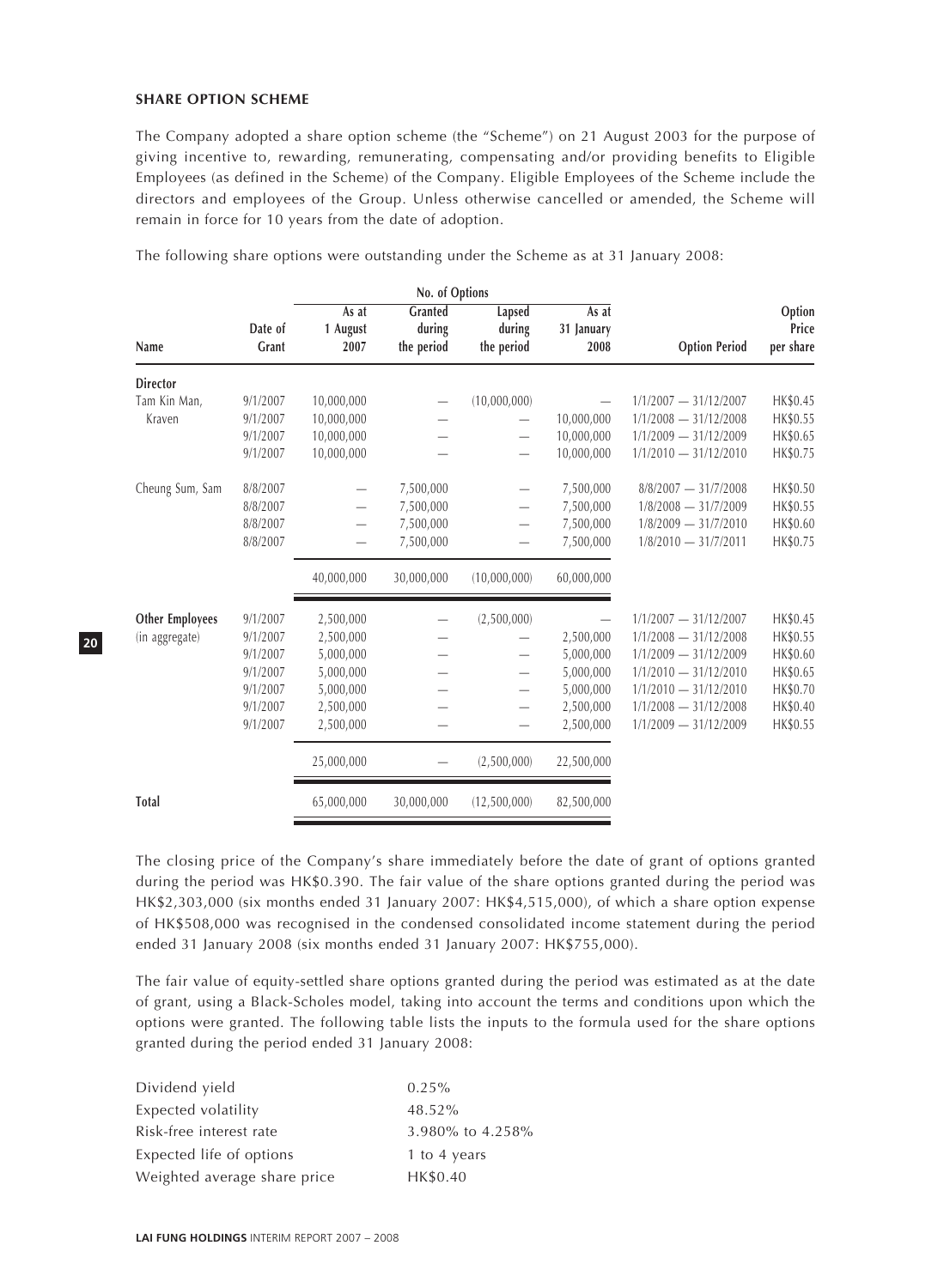The expected life of the options is not necessarily indicative of the exercise patterns that may occur. The expected volatility reflects the assumption that the historical volatility is indicative of future trends, which may also not necessarily be the actual outcome.

No other feature of the options granted was incorporated into the measurement of fair value.

During the period under review, no options were exercised or cancelled and 12,500,000 options lapsed in accordance with the terms of the Scheme. As at 31 January 2008, the total number of 82,500,000 share options outstanding under the Scheme represented approximately 1.025% of the Company's shares in issue at that date.

# **DIRECTORS' INTERESTS**

As at 31 January 2008, the following Directors and chief executive of the Company were interested, or were deemed to be interested in the following long and short positions in the shares, underlying shares and debentures of the Company or any associated corporation (within the meaning of the Securities and Futures Ordinance ("SFO")) which (a) were required to be notified to the Company and The Stock Exchange of Hong Kong Limited (the "Stock Exchange") pursuant to Divisions 7 and 8 of Part XV of the SFO; or (b) were required, pursuant to section 352 of the SFO, to be entered in the register referred to therein (the "Register"); or (c) were required, pursuant to the Code for Securities Transactions by Directors adopted by the Company, to be notified to the Company and the Stock Exchange:

| Name of Director    | Personal<br><b>Interests</b> | Family<br><b>Interests</b> | Corporate<br><b>Interests</b> | Other<br><b>Interests</b>          | Capacity                              | <b>Total</b>  | Percentage |
|---------------------|------------------------------|----------------------------|-------------------------------|------------------------------------|---------------------------------------|---------------|------------|
| Lam Kin Ngok, Peter | Nil                          | Nil                        | 3,265,688,037<br>(Note)       | Nil                                | Owner of<br>Controlled<br>Corporation | 3,265,688,037 | 40.58%     |
| Lau Shu Yan, Julius | 2,258,829                    | Nil                        | Nil                           | Nil                                | Beneficial<br>Owner                   | 2,258,829     | $0.03\%$   |
| Tam Kin Man, Kraven | Nil                          | Nil                        | Nil                           | 30,000,000<br>(under share option) | Beneficial<br>Owner                   | 30,000,000    | 0.37%      |
| Cheung Sum, Sam     | Nil                          | Nil                        | Nil                           | 30,000,000<br>(under share option) | Beneficial<br>Owner                   | 30,000,000    | $0.37\%$   |

# **Long positions in the shares of the Company**

Note: These interests in the Company represent the shares beneficially owned by Lai Sun Garment (International) Limited ("LSG") (1,869,206,362 shares) and Silver Glory Securities Limited ("SGS") (1,396,481,675 shares), a wholly-owned subsidiary of LSG. Mr. Lam Kin Ngok, Peter was deemed to be interested in the 3,265,688,037 shares in the Company held by LSG and SGS since he held (1) a 50% interest in Wisdoman Limited which held 484,991,750 shares in LSG; and (2) a personal interest of 124,644,319 shares in LSG, representing in aggregate approximately 37.69% of the issued share capital of LSG.

Save as disclosed above, as at 31 January 2008, none of the Directors and chief executive of the Company were interested, or were deemed to be interested in the long and short positions in the shares, underlying shares and debentures of the Company or any associated corporation which were required to be notified to the Company and the Stock Exchange or recorded in the Register as aforesaid.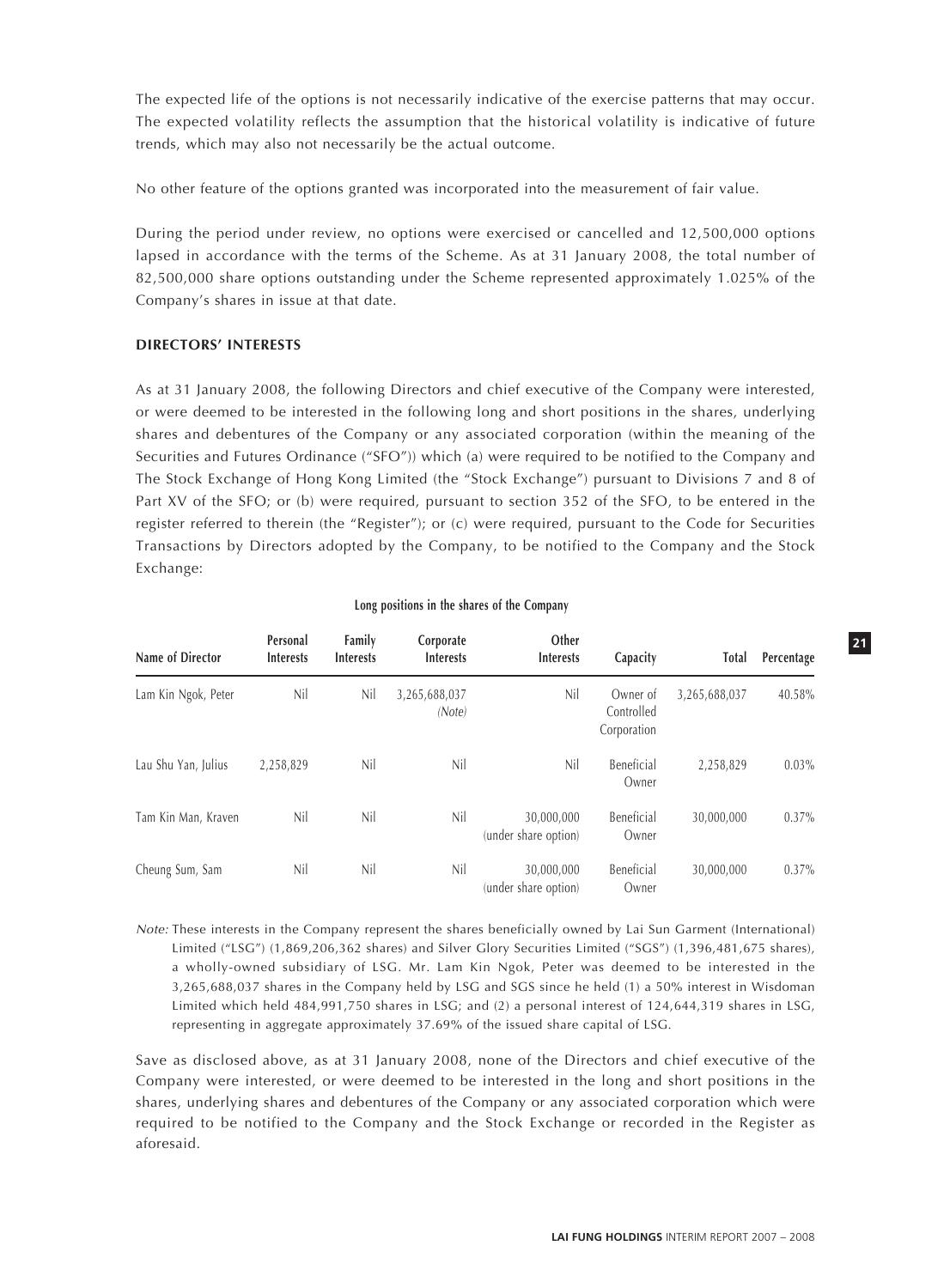#### **SUBSTANTIAL SHAREHOLDERS' AND OTHER PERSONS' INTERESTS**

As at 31 January 2008, the following persons, one of whom is a Director of the Company, had an interest in the following long positions in the shares and underlying shares of the Company as recorded in the register required to be kept under section 336 of the SFO:-

| Name                                               | Capacity                              | Nature of<br><b>Interest</b> | Number of<br><b>Shares</b> | Percentage |
|----------------------------------------------------|---------------------------------------|------------------------------|----------------------------|------------|
| Lai Sun Garment (International)<br>Limited ("LSG") | Beneficial<br>Owner                   | Corporate<br>Interest        | 3,265,688,037<br>(Note 1)  | 40.58%     |
| Silver Glory Securities<br>Limited ("SGS")         | Beneficial<br>Owner                   | Corporate<br>Interest        | 1,396,481,675              | 17.35%     |
| Lam Kin Ngok, Peter                                | Owner of<br>Controlled<br>Corporation | Corporate<br>Interest        | 3,265,688,037<br>(Note 2)  | 40.58%     |
| CapitaLand China<br>Holdings Pte Ltd.              | Owner of<br>Controlled<br>Corporation | Corporate<br>Interest        | 1,610,000,000              | 20%        |
| CapitaLand LF (Cayman)<br>Holdings Co., Ltd        | Beneficial<br>Owner                   | Corporate<br>Interest        | 1,610,000,000              | 20%        |
| CapitaLand Limited                                 | Owner of<br>Controlled<br>Corporation | Corporate<br>Interest        | 1,610,000,000              | 20%        |
| CapitaLand Residential<br>Limited                  | Owner of<br>Controlled<br>Corporation | Corporate<br>Interest        | 1,610,000,000              | 20%        |
| Temasek Holdings<br>(Private) Limited              | Owner of<br>Controlled<br>Corporation | Corporate<br>Interest        | 1,610,000,000              | 20%        |
| Allianz SE                                         | Owner of<br>Controlled<br>Corporation | Corporate<br>Interest        | 554,944,771                | $6.90\%$   |
| Dresdner Bank<br>Aktiengesellschaft                | Owner of<br>Controlled<br>Corporation | Corporate<br>Interest        | 554,944,771                | 6.90%      |
| Veer Palthe Voute NV                               | Investment<br>Manager                 | Corporate<br>Interest        | 554,944,771                | 6.90%      |

#### **Long positions in the shares**

Notes:

**22**

- 1. These interests in the Company represent the shares beneficially owned by LSG (1,869,206,362 shares) and SGS (1,396,481,675 shares), a wholly-owned subsidiary of LSG. SGS's interest constitutes part of the interest held by LSG.
- 2. Mr. Lam Kin Ngok, Peter was deemed to be interested in 3,265,688,037 shares held by LSG and SGS by virtue of his approximate 37.69% interest in the issued share capital of LSG.

Save as disclosed above, no other person was recorded in the Register required to be kept under section 336 of the SFO as having an interest or short position in the shares and underlying shares of the Company as at 31 January 2008.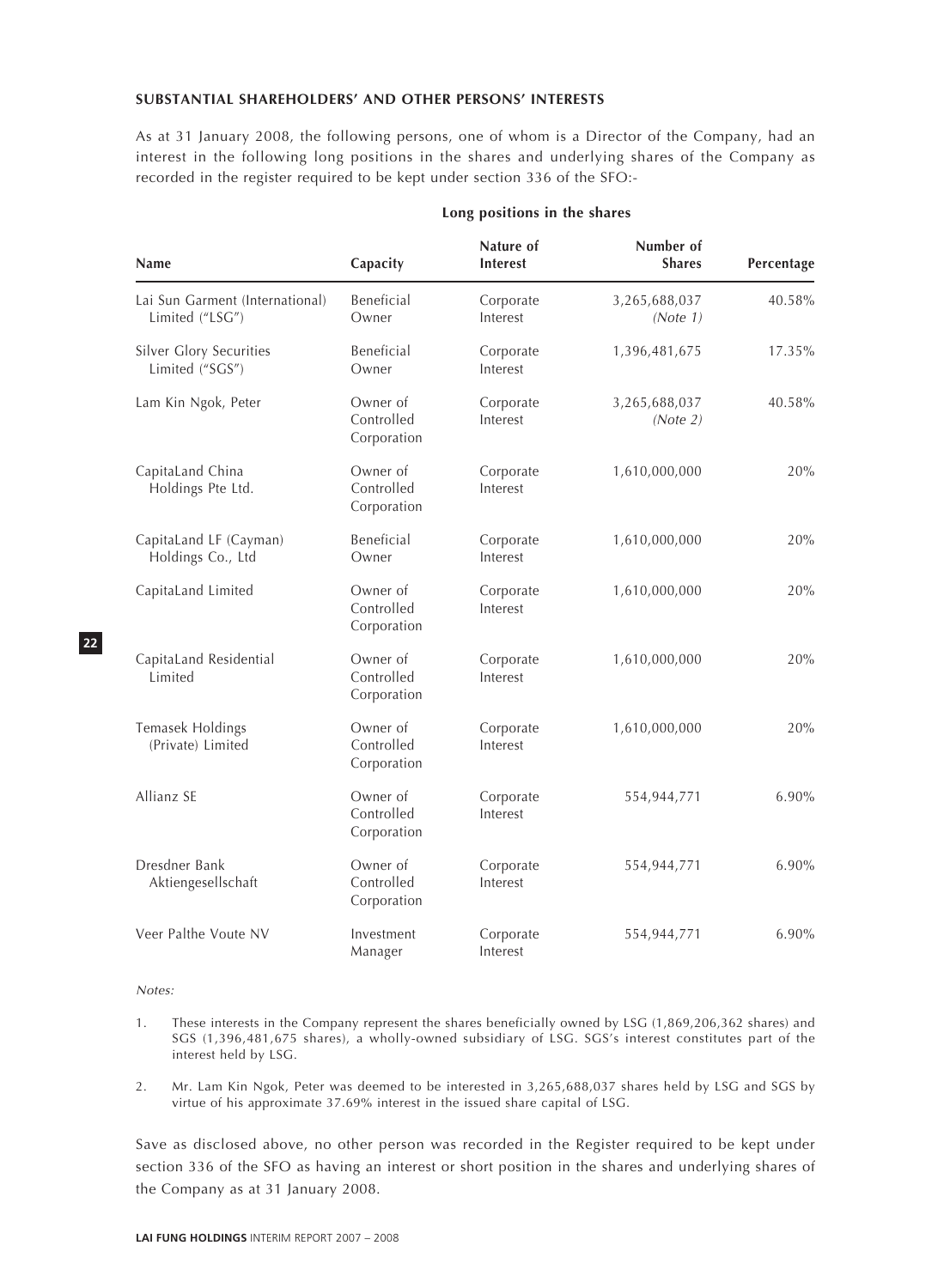## **PURCHASE, SALE OR REDEMPTION OF LISTED SECURITIES**

During the six months ended 31 January 2008, there was no purchase, sale or redemption by the Company, or any of its subsidiaries, of the Company's listed securities.

#### **DISCLOSURE PURSUANT TO PARAGRAPH 13.21 OF CHAPTER 13 OF THE LISTING RULES**

Loan agreements for certain banking facilities of certain subsidiaries of the Company impose specific performance obligations on Lai Sun Garment (International) Limited ("LSG"), a substantial shareholder of the Company, and Lai Sun Development Company Limited ("LSD"), an investee company of LSG.

Pursuant to the covenants of such loan agreements, the Company and such subsidiaries shall procure that (i) LSG and LSD shall together hold not less than 35% of the total issued share capital of the Company at all times throughout the terms of the facilities, (ii) LSG and/or LSD will remain as the single largest shareholder of the Company, and (iii) LSG will maintain management control of the Company.

The aggregate outstanding loan balance of these facilities at the balance sheet date amounted to approximately HK\$790 million, with the last installment repayment falling due in 2012.

#### **CORPORATE GOVERNANCE**

The Company has complied with all the code provisions set out in the Code on Corporate Governance Practices contained in Appendix 14 of the Rules Governing the Listing of Securities on The Stock Exchange of Hong Kong Limited throughout the accounting period covered by this Interim Report save for the deviations from code provisions A.4.1 and E.1.2, as follows:

#### **Code Provision A.4.1**

Under code provision A.4.1, non-executive directors should be appointed for a specific term and be subject to re-election. None of the existing non-executive Directors of the Company is appointed for a specific term. However, all Directors of the Company are subject to the retirement provisions in the Articles of Association of the Company which provide that the Directors for the time being shall retire from office by rotation once every three years since their last election at each annual general meeting and a retiring Director shall be eligible for re-election.

# **Code Provision E.1.2**

Due to other commitments which must be attended to by the Chairman, the Chairman was not present at the Annual General Meeting of the Company held on 21 December 2007.